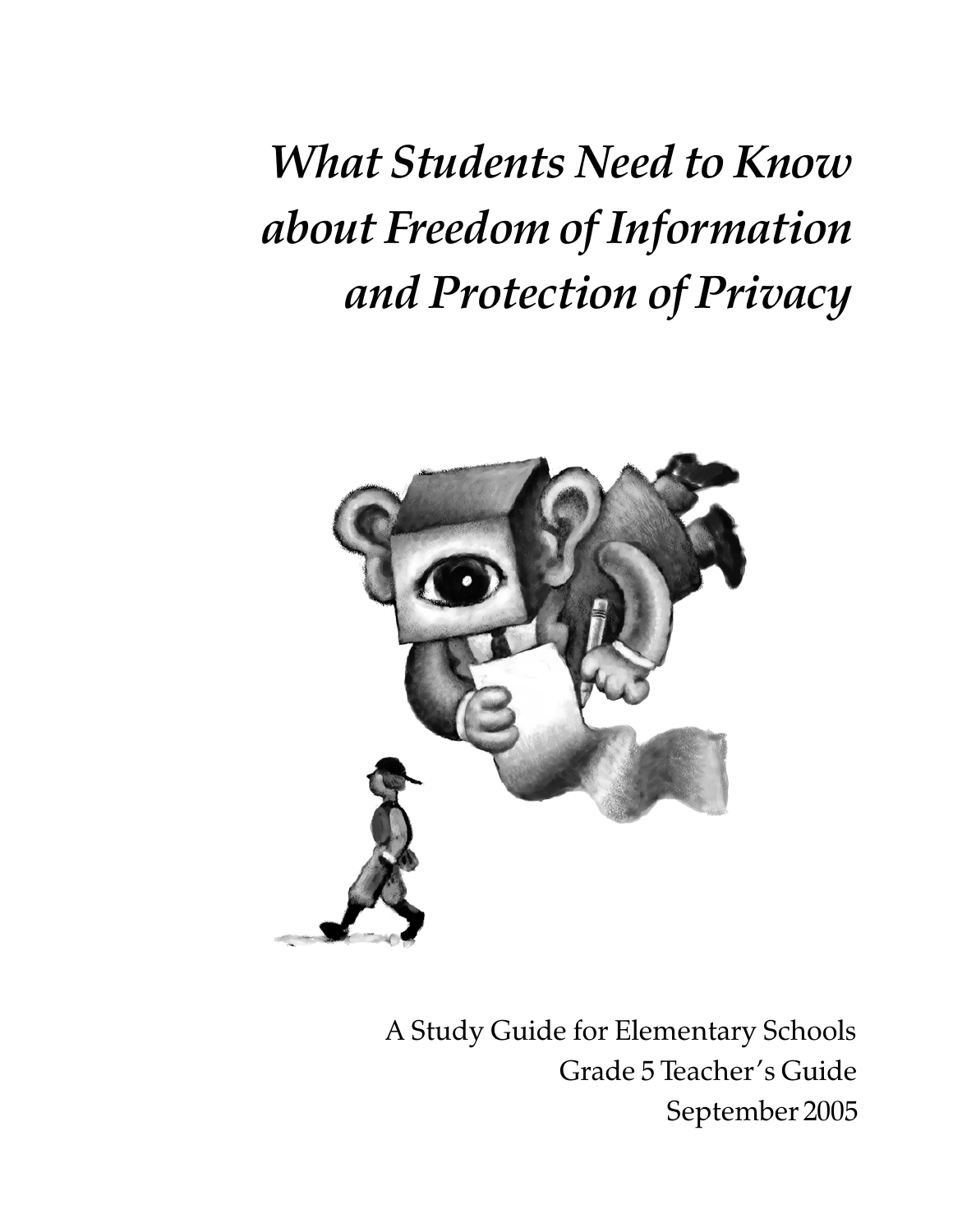## **Acknowledgments**

Dr. Ann Cavoukian, the Information and Privacy Commissioner of Ontario, gratefully acknowledges the work of:

> Arlene Tanz *Writer*

Jim Jacobs *Illustrator*

Dick Holland Allan Hux Rob Mewhinney Jane Miliken *Teachers/consultants who reviewed the material*

Tom Mitchinson Robert Binstock Christine Floros Murray Leaning Carol Markusoff Janice Nemeth Bob Spence *Information and Privacy Commissioner/Ontario staff*

*Information and Privacy Commissioner for Alberta*



2 Bloor Street East Suite 1400 Toronto, Ontario M4W 1A8

416-326-3333 1-800-387-0073 Fax: 416-325-9195 TTY (Teletypewriter): 416-325-7539 Website: www.ipc.on.ca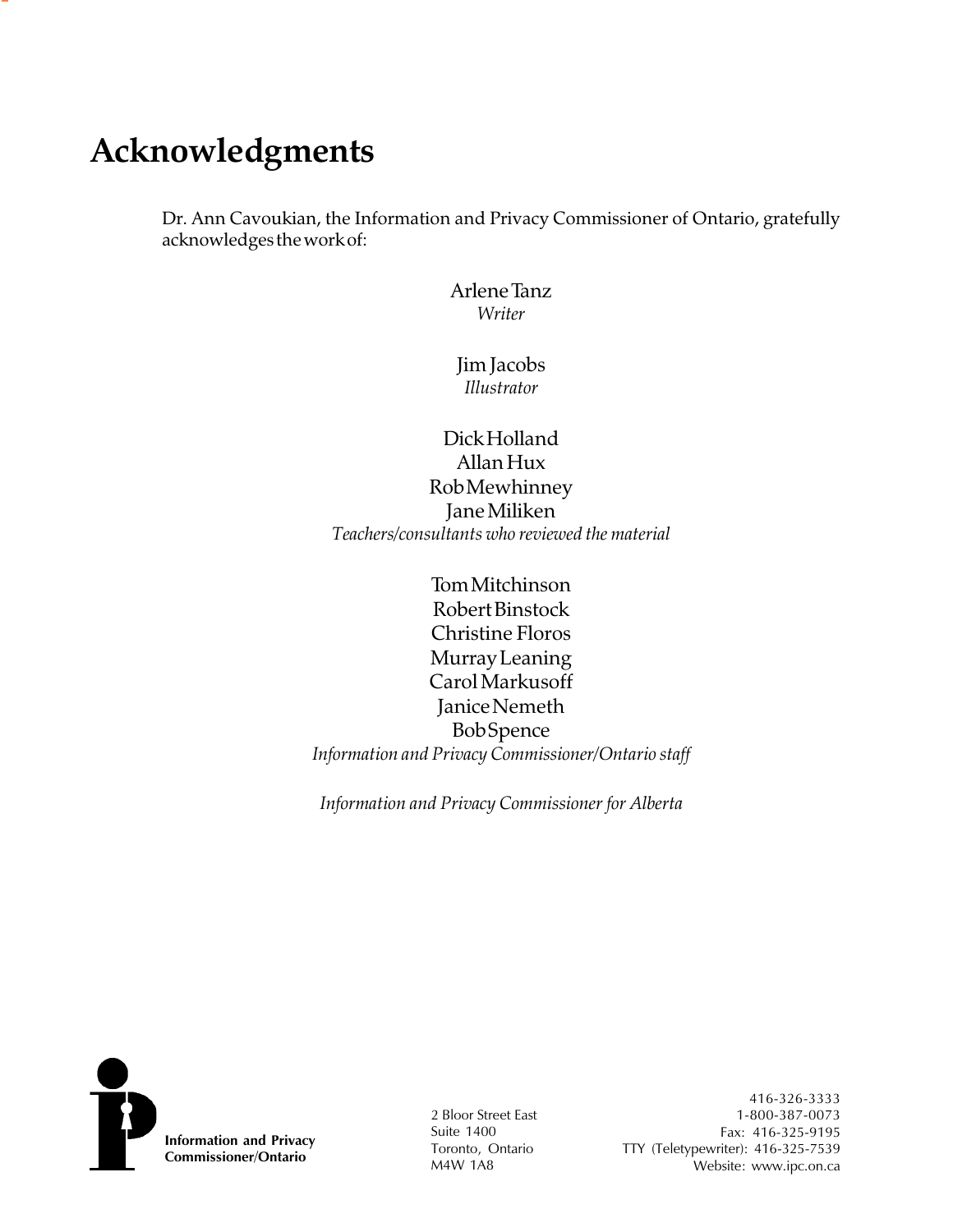

## **Preface**

The Information and Privacy Commissioner/Ontario (IPC) provides an active outreach program to help increase the understanding of two very important public values: (1) open government; and (2) personal privacy. As part of this outreach program, the IPC has developed an elementary and secondary school program: *What Students Need to Know about Freedom of Information and Protection of Privacy*.

*What Students Need to Know* provides an opportunity for students and their teacher to discuss why access to government-held information and personal privacy are important public values, and how these values are reflected in our relationships with governments.

The Grade 5 *What Students Need to Know* program is focused on introducing students to the importance of these two values, and how they are relevant to their lives. Our hope is that once the values are learned and understood, they will find expression and ongoing relevance as students mature. The elementary school teacher's guide contains a number of activities which are designed to generate questions and stimulate group discussion of open government and privacy protection.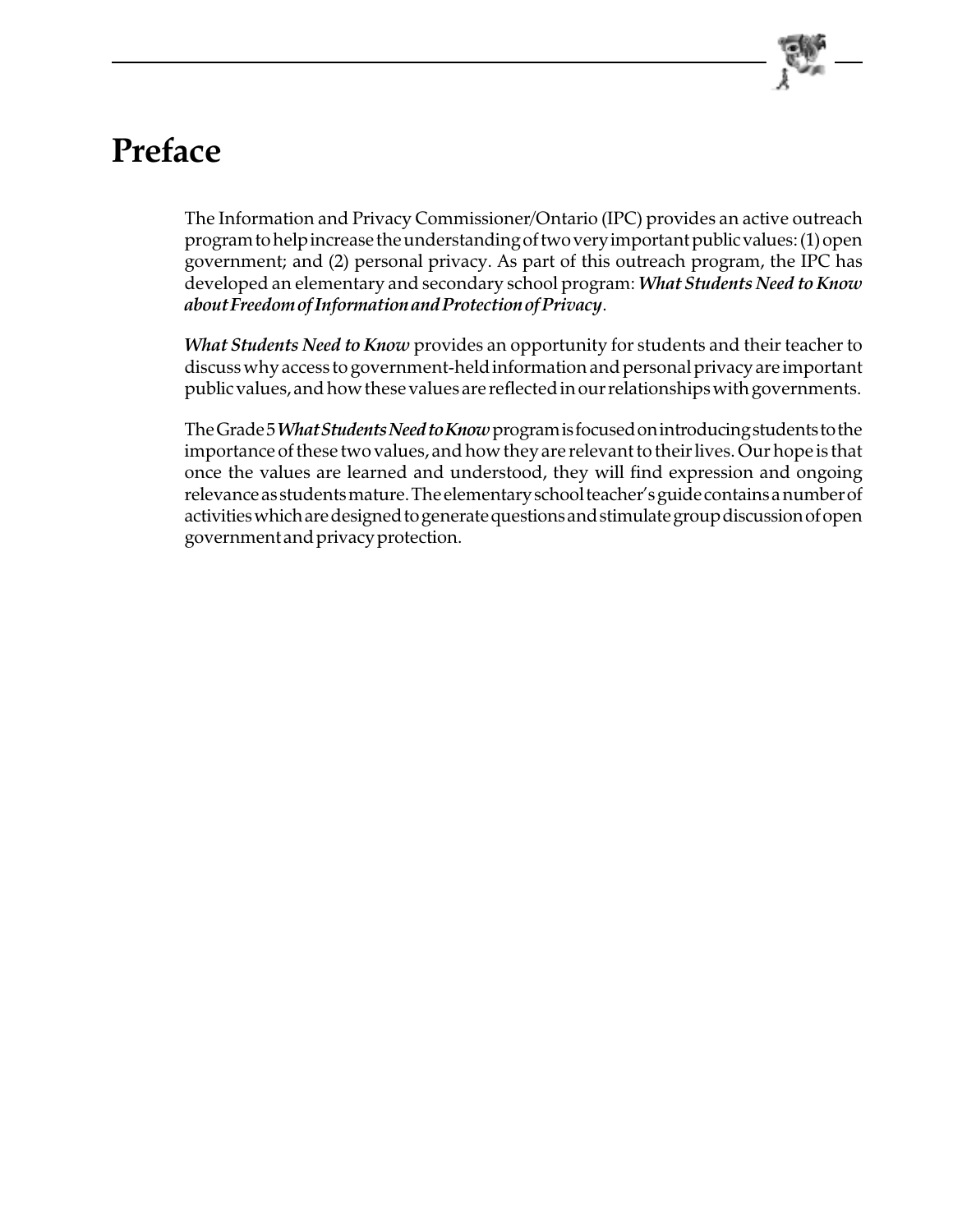## **Table of Contents**

**[Teacher's Notes …](#page-4-0)** *Page 1*

**[Activity 1 — Introducing the Concepts …](#page-8-0)** *Page 5*

**[Activity 2 — Privacy Alert …](#page-13-0)** *Page 10*

**[Activity 3 — Thinking about Individual Rights …](#page-16-0)** *Page 13*

**[Activity 4 — A Day in the Life of a Student …](#page-18-0)** *Page 15*

**[Sample Teacher Anecdotal Recording Sheet …](#page-20-0)** *Page 17*

### **[Resources](#page-21-0)**

#### *Activity 1*

Overhead 1 — Illustration Overhead 2 — Using the *Act* Overhead 3 — Hitting The Drink

#### *Activity 2*

Handout 1 — The Chapter Eaters' Book Club

#### *Activity 3*

Handout 2-Statements

#### *Activity 4*

Handout 3 — A Day in the Life of a Student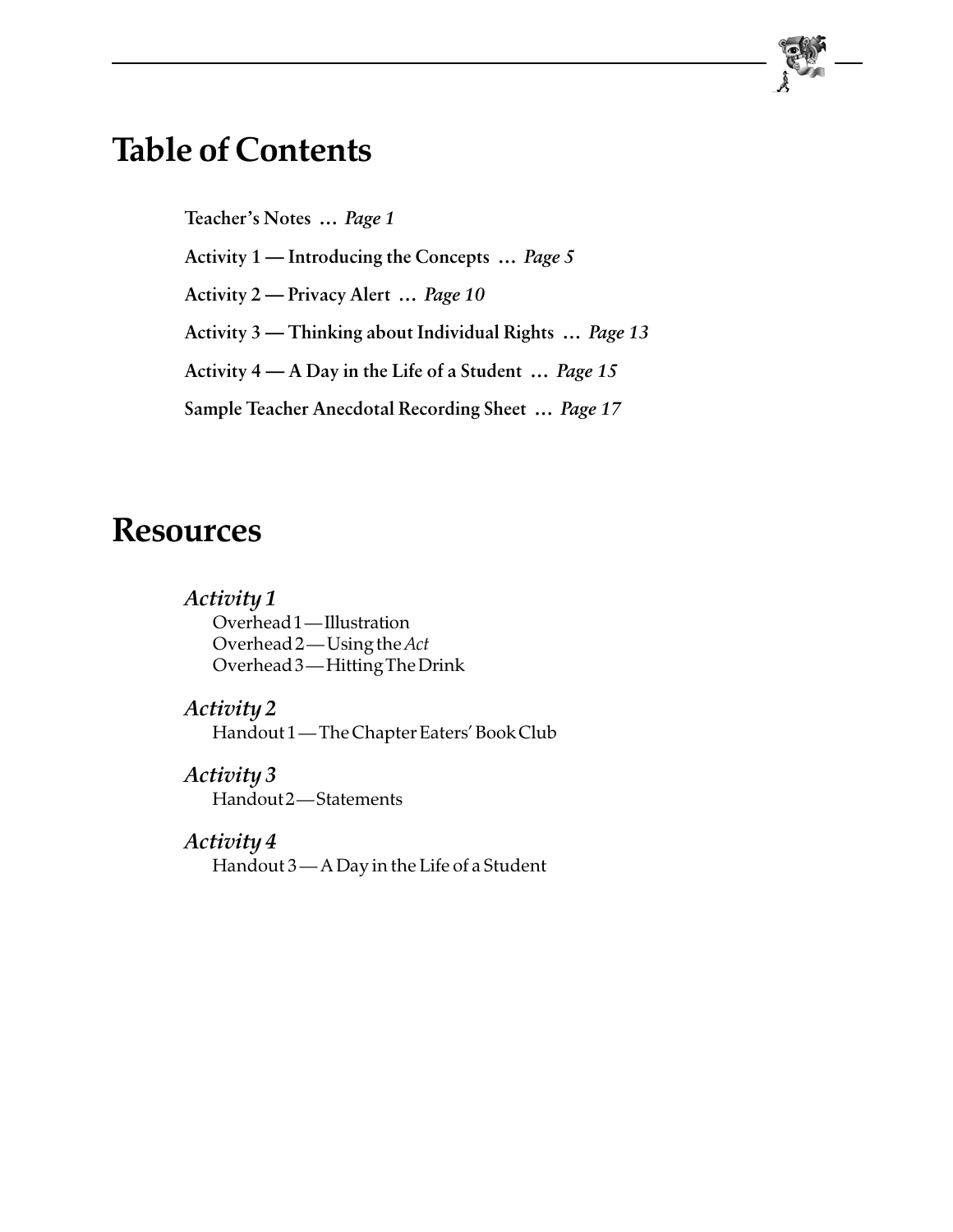## <span id="page-4-0"></span>**Teacher's Notes**

#### **Feedback Form**

We really appreciate your feedback on this program so that we can ensure that it is as effective, relevant and easy to use as possible. Please take a moment to complete the Teacher Feedback Form included with this package.

#### **Assessment Activities**

At the end of each activity is a student assessment, which is designed to assess a student's understanding of new concepts and the ability to apply them in written, oral, and visual forms.

Individual student anecdotal recording sheets can also be used to assess each student's abilities to communicate ideas orally and to participate in whole class and small group discussions. A sample recording sheet can be found at the end of Activity 4.

Have each student create a folder in which to store these materials.

#### **Resources**

#### **The IPC website**

The IPC website (*www.ipc.on.ca*) serves as a research and information tool. It is updated regularly and includes:

- information about the IPC's role and answers to frequently asked questions about access and privacy;
- annual reports;
- the text of the provincial and municipal *Freedom of Information and Protection of Privacy Acts*, as well as plain language summaries;
- all IPC orders, investigation reports and judicial reviews, with subject and section number indices;
- IPC publications such as policy papers, *IPC Practices* and *IPC Perspectives* (newsletter);
- links to other access and privacy websites from Canada and around the world; and
- links to other websites that provide information about access and privacy.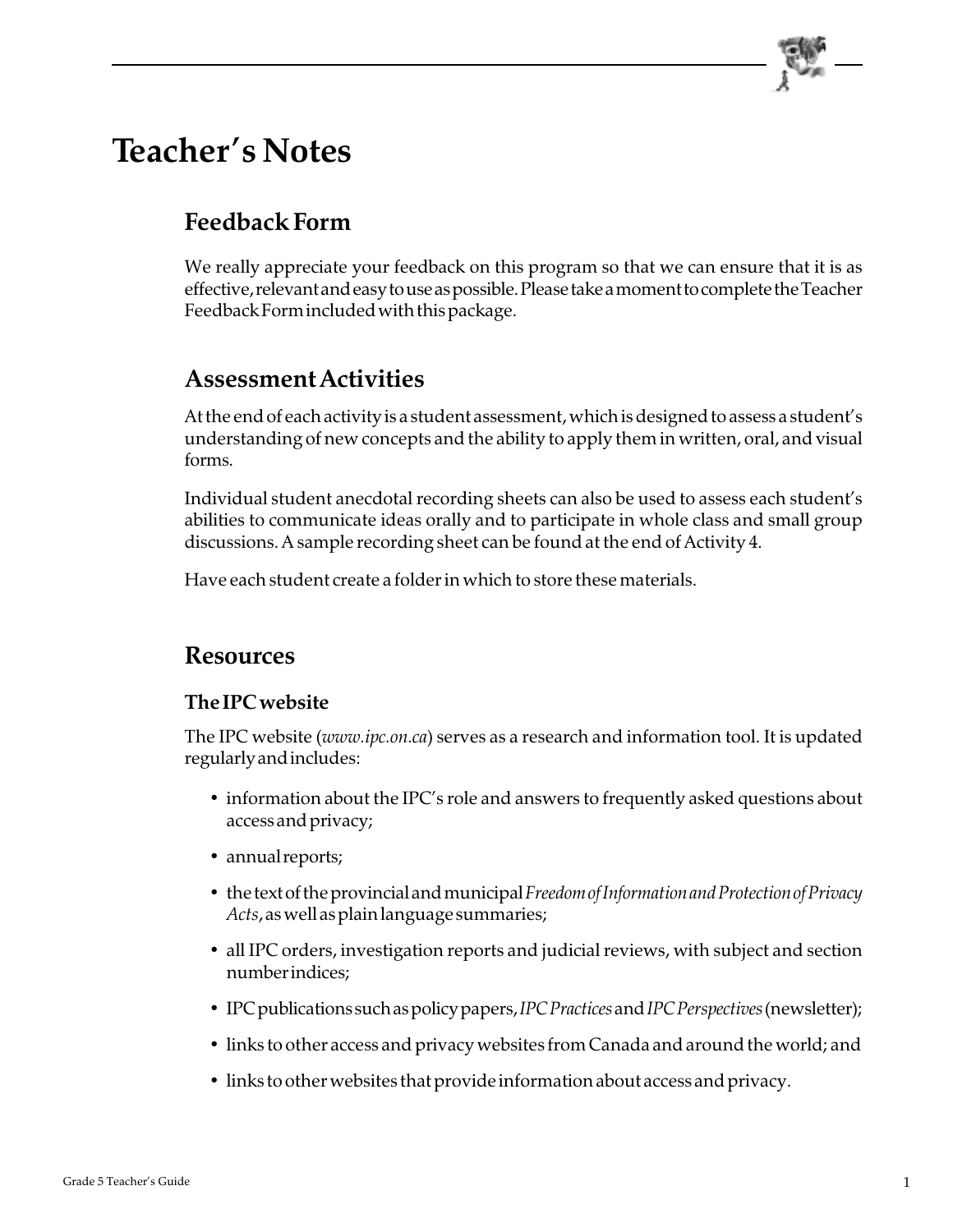#### **Media Awareness Network**

The Media Awareness Network (www.media-awareness.ca) is a place where educators, parents, students and community workers can share resources and explore ways to make the media a more positive force in children's lives. The section *www.media-awareness.ca/ english/issues/privacy/index.cfm* is focussed on the issue of privacy and includes such topics as news stories on privacy, privacy debates, how to become involved in privacy issues, a resource room, and information on legislation, codes, and practices.

This site also contains information about *Privacy Playground: The First Adventure of the Three Little CyberPigs*, a new interactive privacy game, which is designed to teach children between seven and ten years old to spot, and avoid, Internet marketing ploys and online threats — and to have fun while they learn! A *Privacy Playground Teacher's Guide*, for use at home or in the classroom, is also available online.

#### **Books for Teachers**

*The Privacy Payoff*. Ann Cavoukian and Tyler J. Hamilton. Toronto: McGraw-Hill Ryerson, 2002.

*Who Knows: Safeguarding Your Privacy in a Networked World*. Ann Cavoukian and Don Tapscott. Toronto: Random House of Canada, 1995.

*The Annotated Ontario Freedom of Information and Protection of Privacy Acts 1993*. Colin H.H. McNairn and Christopher D. Woodbury. Scarborough, Ont.: Carswell, 1993.

*An Educator's Guide to Freedom of Information*. Brenda Stokes Verworn. Aurora, Ont.: Aurora Professional Press, 1999.

*Government Information: Access and Privacy*. Colin H.H. McNairn and Christopher D. Woodbury. Don Mills, Ont.: De Boo, 1989.

*Practice and Procedure Before Administrative Tribunals*; Robert W. Macaulay. Toronto: Carswell, 1988. Chapter 25.

*The Privacy Rights Handbook: How to Take Control of Your Personal Information*, Beth Givens. San Diego: Avon Books, Inc., 1997.

#### **Internationally Recognized Privacy Principles**

In 1980, the Organisation for Economic Co-operation and Development (OECD) developed a set of principles to ensure the fair treatment and handling of personal information collected by organizations. These principles are known as the Code of Fair Information Practices, and they form the basis of virtually all privacy legislation throughout the world.

The principles:

• Only the information that is really needed should be collected.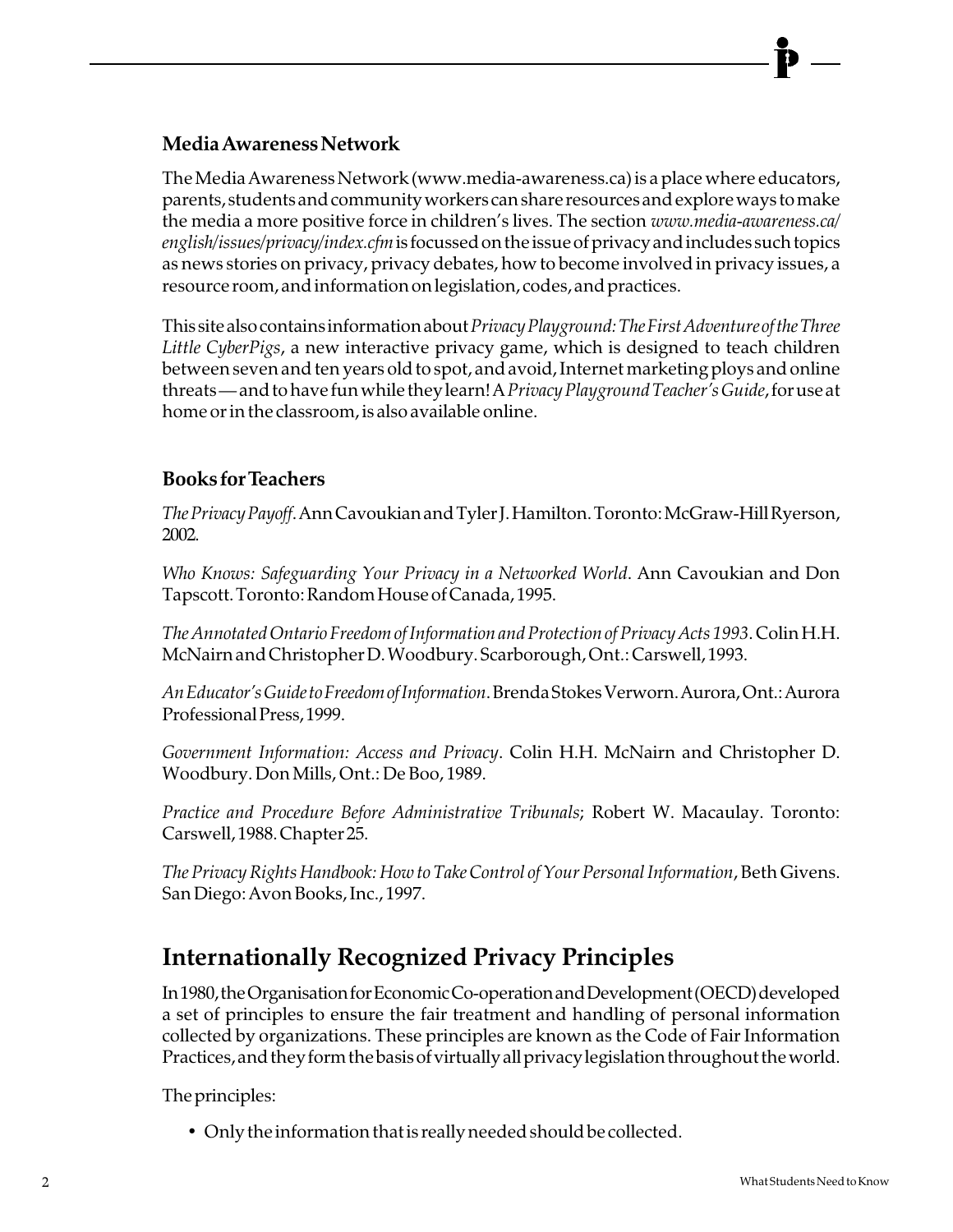- Where possible, it should be collected directly from the individual to whom it pertains (the data subject).
- The data subject should be told why the information is needed.
- The information should be used only for the intended purpose.
- The information should not be used for other (secondary) purposes without the data subject's consent.
- The data subject should be given the opportunity to see his/her personal information and correct it if it's wrong.

#### **Freedom of Information and Protection of Privacy Legislation in Canada**

Freedom of information legislation in Canada gives members of the public a statutory right of access to government-held records. These laws operate in accordance with the general principles that:

- information should be available to the public;
- necessary exemptions to the right of access should be limited and specific; and
- decisions on the disclosure of government information should be reviewed independently of government.

The right of access to government records reflects an extremely important public value in mature democratic countries — it means that government is prepared to be open and accountable to its citizens.

Privacy protection legislation in Canada reflects the OECD's Code of Fair Information Practices. It creates rules the government must follow in order to protect an individual's right to privacy. These rules include:

- the right of access to one's own personal information, and the corresponding right to correct inaccurate personal information;
- the right to an independent review of any access decision;
- regulations governing the collection, retention, use, disclosure, and disposal of government-held personal information;
- the right to complain to an independent oversight body if anyone feels that these regulations have been breached.

Privacy protection is extremely important, especially in the computer age where technology can have a profound impact on the collection, use, and disclosure of personal information, as well as issues of storage and security. Without these rules and regulations, governments would have the power to infringe upon and control the lives of their citizens.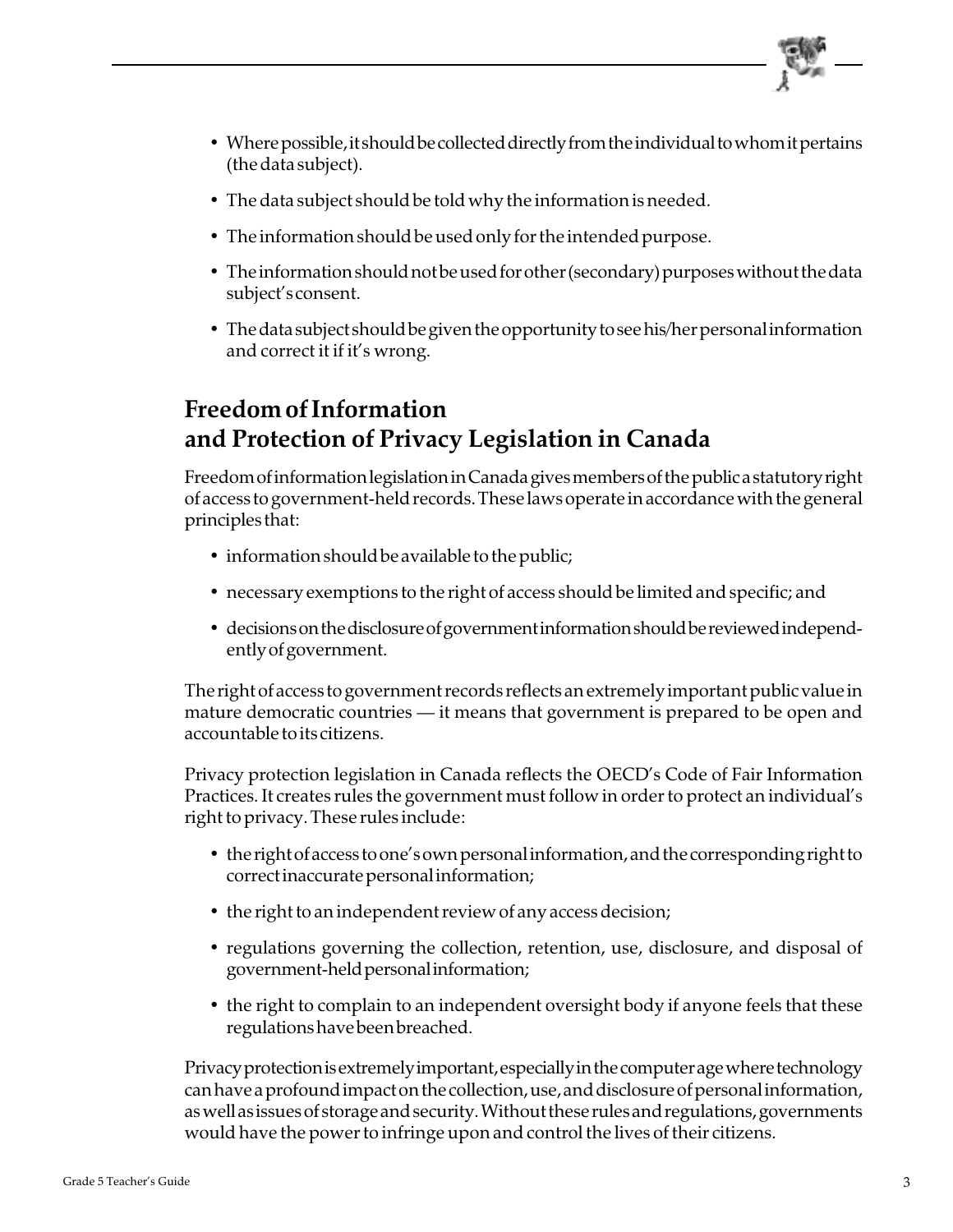#### **Federal Legislation**

**Privacy Act — Privacy Commissioner of Canada** — The *Privacy Act* came into effect on July 1, 1983, replacing some limited personal information rights set out in Part IV of the *Canadian Human Rights Act*.

The federal Privacy Commissioner has oversight responsibilities for all federal government departments and agencies. He reviews decisions of the government regarding access to one's own personal information, and investigates complaints about breaches of the statutory rules and regulations regarding privacy. (Visit *[www.privcom.gc.ca](http://www.privcom.gc.ca/)* for more specific details.)

**Access to Information Act — Information Commissioner of Canada** — The *Access to Information Act* also came into effect on July 1, 1983.

The federal Information Commissioner has corresponding oversight responsibilities for freedom of information requests within the federal public sector. He reviews decisions of the government regarding access to government-held records, ensuring that any exemption claims are defensible, that searches for all relevant records are thorough, and that fees charged are reasonable. (Visit *[www.infocom.gc.ca/acts/default-e.as](http://infoweb.magi.com/~accessca/index.html)p* for more specific details.)

#### **Provincial Legislation**

Most provinces and territories in Canada, including Ontario, have freedom of information and protection of privacy laws. All of these laws reflect the same public values of open government and personal privacy, although coverage and powers vary from province to province. Some provincial legislation covers only provincial government organizations, while others cover both provincial and municipal government organizations; some cover hospitals, others cover universities, and some also cover self-regulating professional bodies. Most provinces and territories have an independent official with oversight responsibilities. Sometimes this is a provincial Ombudsman with the authority to recommend and persuade; in others, like Ontario, this person is a Commissioner with power to order the disclosure of records.

#### **Private Sector**

The underlying value of freedom of information law — public accountability through open government — has no application in the private sector. However, the value of privacy protection exists no matter what organization holds personal information.

On January 1, 2001, the federal *Personal Information Protection and Electronic Documents Act* came into force. The immediate impact was the extension of privacy protection to the federally-regulated private sector and to the transjurisdictional flow of personal information for commercial purposes. On January 1, 2004, the law expanded to cover provinciallyregulated enterprises in those provinces that had not enacted very similar legislation.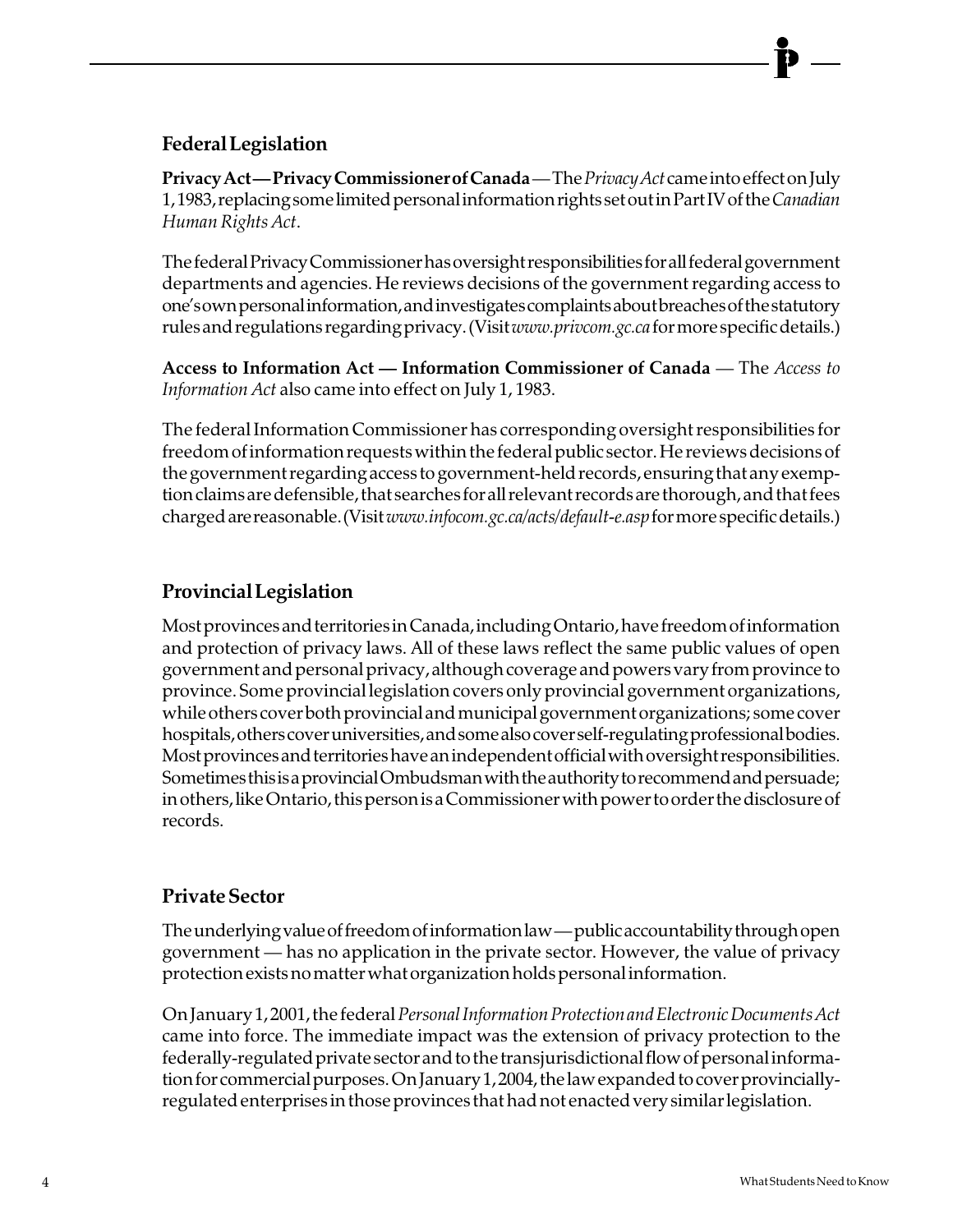## <span id="page-8-0"></span>**Activity 1 — Introducing the Concepts**

*Time Needed* 50 minutes *Resources*

overhead projector chart paper, markers Overhead 1-Illustration Overhead  $2$ —Using the Act Overhead 3 — Hitting The Drink

### **Organizing Idea**

In this activity, students will have an opportunity to:

- learn what is meant by the term "personal information" and how it can be used and abused;
- learn why freedom of information laws play an important role in our system of government;
- be introduced to the role of the Office of the Information and Privacy Commissioner.

#### **Procedure**

#### **Step 1** *(20 minutes)*

#### **Illustration (Overhead 1)**

Introduce the topic of personal information and privacy using Overhead 1. This illustration can serve as both an "ice-breaker" and also introduce students to the concepts of personal information, the collection of personal information and the fact that their personal information can be used and abused. Record the students' answers to questions raised during the discussion. These answers will be used to broaden the discussion into the concept of personal privacy and identify why it is important.

After placing the overhead on the projector, tell the students that you want them to take a minute to think about the illustration.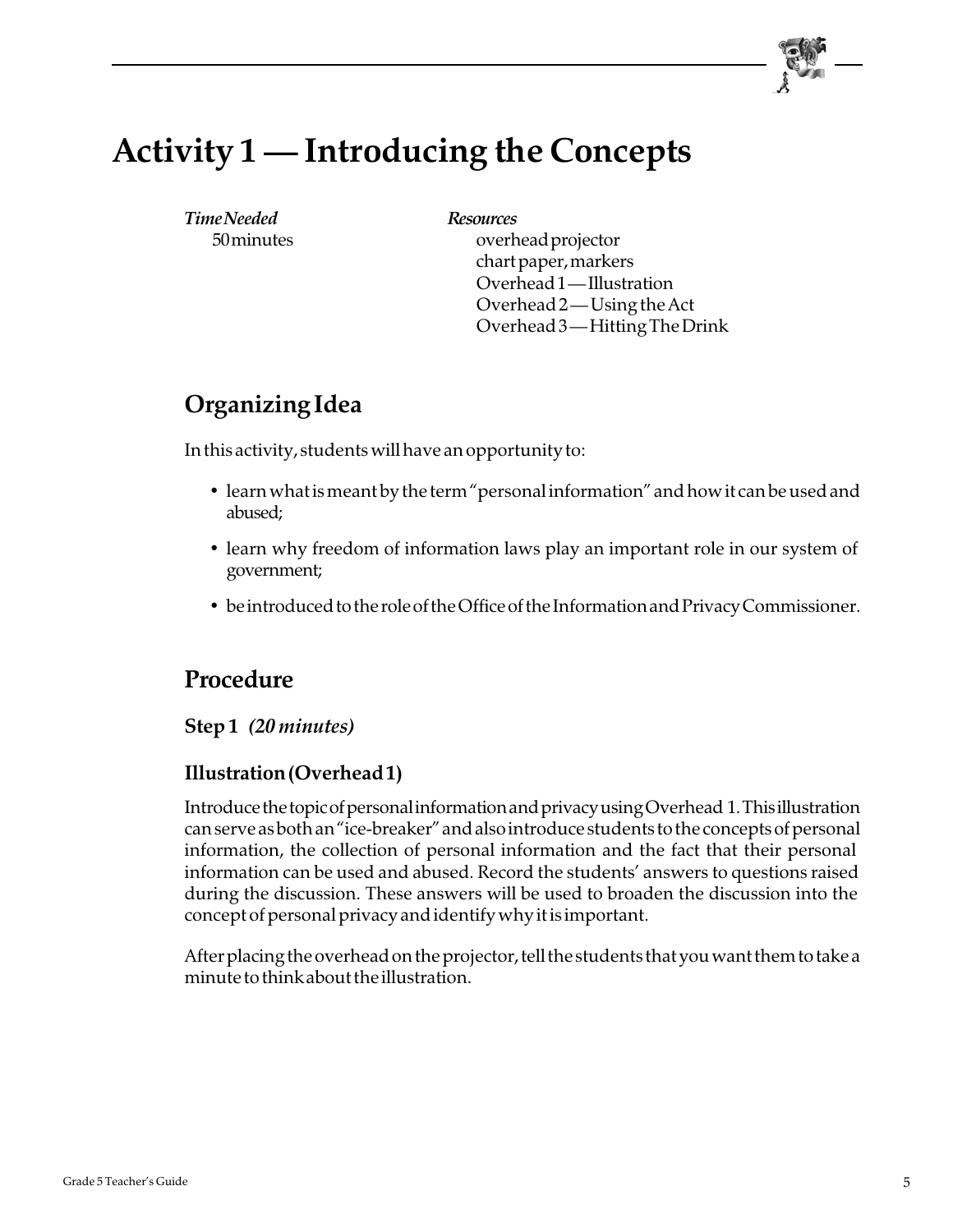*Questions to ask:*

Question = Q Sample Answers = SA

- *Q: What is the student doing?*
- SA: Walking
- *Q: What is the other character doing?*
- SA: Watching the student Recording information about what the student is doing Recording information in several manners — looking, listening
- *Q: How is the information being gathered?*
- SA: On paper By a computer Tape recorder Camera
- *Q: What are some situations where you think it is good for information about you to be recorded?*
- SA: When you are allergic to something which, if you ate it, could be harmful to you, i.e., peanuts, medication.

It is a good idea for the pharmacist at the store where you get your medication to know about all the drugs you are taking, to avoid giving you medication which may cause you to have a bad reaction.

Cameras at intersections to catch red light runners.

Cameras for security in underground parking garages.

- *Q: What are some situations where you think it would not be good for information about you to be recorded?*
- SA: A camera in the change room in a clothing store. Taping of your telephone conversations.

#### **Summation**

Tell the student that what you have been talking about is called personal information. "Personal information" is information about you as a person and what you do. Look at their responses to the questions on the chart and identify what, in those answers, is personal information.

Ask the students if the privacy of their personal information important to them.

Use the responses to show how personal information can be used or abused.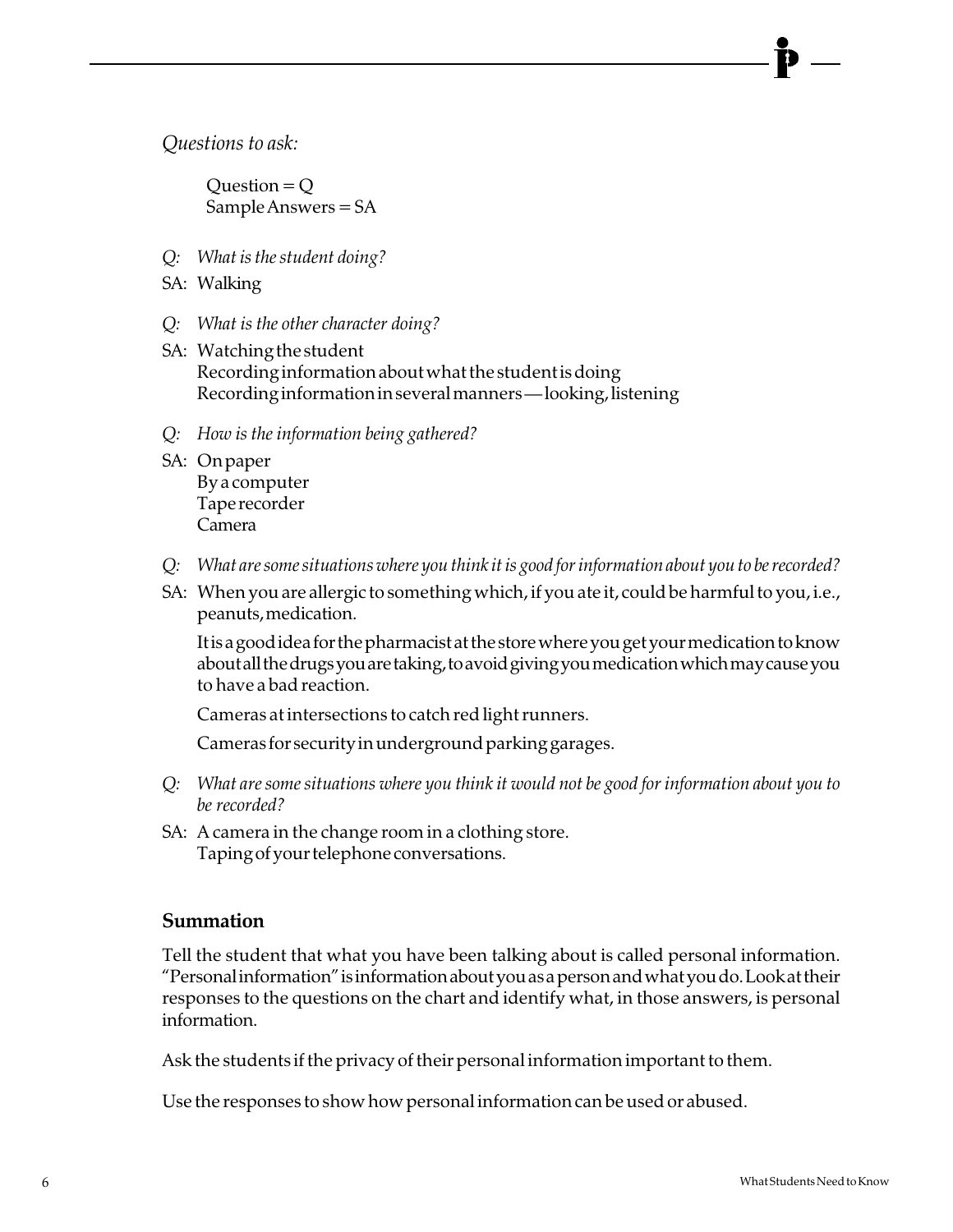#### **Step 2** *(20 minutes)*

#### **Cartoon — Using The Act (Overhead 2)**

Introduce the topic of freedom of information using the Cartoon. The Cartoon shows the benefits of freedom of information laws in a humourous way.

After placing the overhead on the projector, tell students that you want them to take a minute to think about the message in this cartoon.

#### *Questions to ask:*

- *Q: How did Charlie find out about the contents of his hotdog?*
- SA: He made a request for it and received the information from the government.
- *Q: Do you know what an Act is?*
- SA: An Actisa law which to is to be obeyed. There are penalties and/or fines which are given if one doesn't obey an Act.
- *Q: How did Charlie benefit from a law that allowed him access to this information?*
- SA: Charlie knows what is in a hot dog and can decide whether he wants to eat one.
- *Q: If there was no law to protect Charlie, what could be the result?*
- SA: If he has an allergy to something in a hot dog he could get sick. He might be a vegetarian.

#### **Article — Hitting The Drink (Overhead 3)**

The previous overhead was used to show, in a humorous way, the benefit of Freedom of Information legislation. This overhead is used to show the students the practical uses of Freedom of Information legislation in Ontario.

After placing the overhead on the projector, read the article to the students. Paraphase the article and explain any words that may be difficult for the students to understand.

- *Q: What information was Nick Dodds able to get when he made an access to information request?*
- SA: The agreement between the school board and Pepsi.
- *Q: Why is it important that this information is available?*
- SA: Some people feel pop should not be sold in school as drinking soft drinks is unhealthy. It will show how much money the school board is receiving from Pepsi to sell pop in schools.

The school's decision could effect the health of students.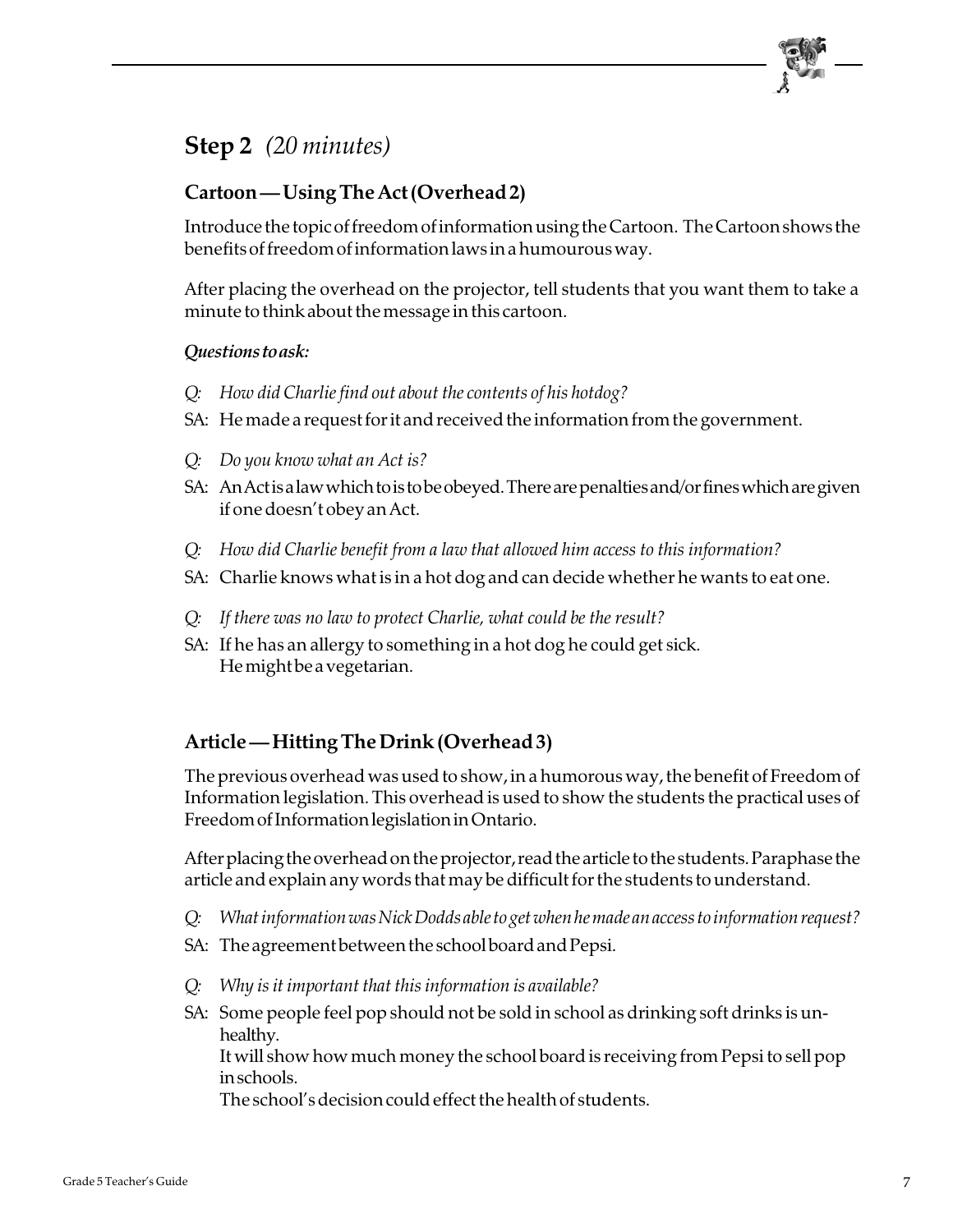- *Q: If there was no law to allow Nick to obtain this information, what could happen?*
- SA: People would only know what the school board wants them to know. People would not have the information they need to try to change the board's mind.

Explain that there are laws in Ontario that gives you the right to request access to government-held information. The laws are called the *Freedom of Information and Protection of Privacy Act* and the *Municipal Freedom of Information and Protection of Privacy Act*. Tell the class that Nick Dodds was exercising his right as a citizen to request access to government information about the agreement between Pepsi and the school board to sell pop in the schools.

#### **Step 3** *(10 Minutes)*

*Suggested summary:* I would now like to take a few moments to summarize what we have spoken about today.

We have talked about information about you and what you do. This is called your personal information. There are many ways in which your personal information can be collected. We also talked about the importance of the protection of your personal information as it can be used or abused by other people.

We then spoke about the importance of having access to government-held information. By reviewing the Chalk River article, we saw how important it is to have a law that gives citizens the right to obtain information from the government.

Basically there are three levels of government in Canada. They are the federal government, provincial governments and municipal governments. All of the various levels of government in Canada are democratic and have some form of freedom of information and protection of privacy laws.

An actual watchdog protects its owners and their home from harm. The freedom of information and protection of privacy laws also need protection to be sure that they are followed, so they have a watchdog too.

This watchdog is called the Information and Privacy Commissioner/Ontario. This agency tries to ensure that all provincial and municipal government organizations follow the access and privacy laws. It also help educate the public about its rights to access government-held information and how to protect personal privacy.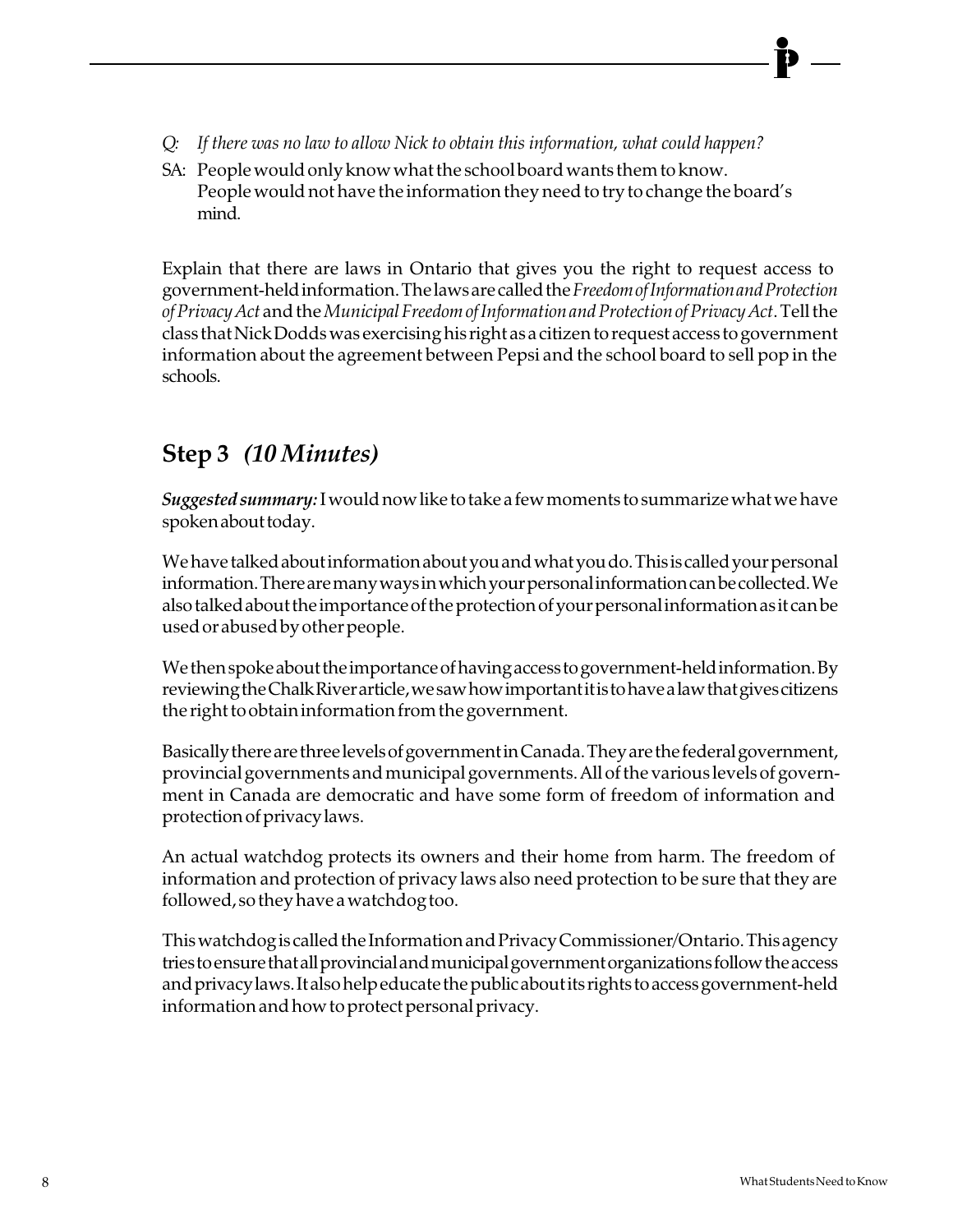## **Student Assessment — Activity 1**

#### **Student Dictionary**

Provide materials for each student to create a dictionary of important concepts introduced in this activity and subsequent ones. At the end of each activity, provide time for students to write and discuss appropriate definitions.

Have each student add the following terms to his/her dictionary:

- *•* personal information
- *•* privacy
- *•* access
- government-held information
- *•* Act
- *Freedom of Information and Protection of Privacy Act*
- *•* Information and Privacy Commissioner/Ontario

Assess the extent to which each student is able to organize a dictionary and write appropriate definitions for each of the terms.

#### **Cartoon Strips**

Provide drawing materials for students to make a cartoon strip of situations where it is **good** for personal information to be collected. Have students create a second cartoon strip illustrating situations where it is **not good** for personal information to be collected. Allow time for students to discuss their work in small groups or in pairs.

Assess the extent to which each student is able to identify appropriate situations and create accurate, detailed drawings and texts that relate to him/her.

#### **OR**

#### **Cartoon**

Using the "Charlie" cartoon as an example, ask students to think of situations where people benefit from the freedom of information laws. Invite students to illustrate a situation in a humorous way. Provide an opportunity for students to share their work.

Assess the extent to which each student is able to identify appropriate situations and create a drawing and text that illustrates the point.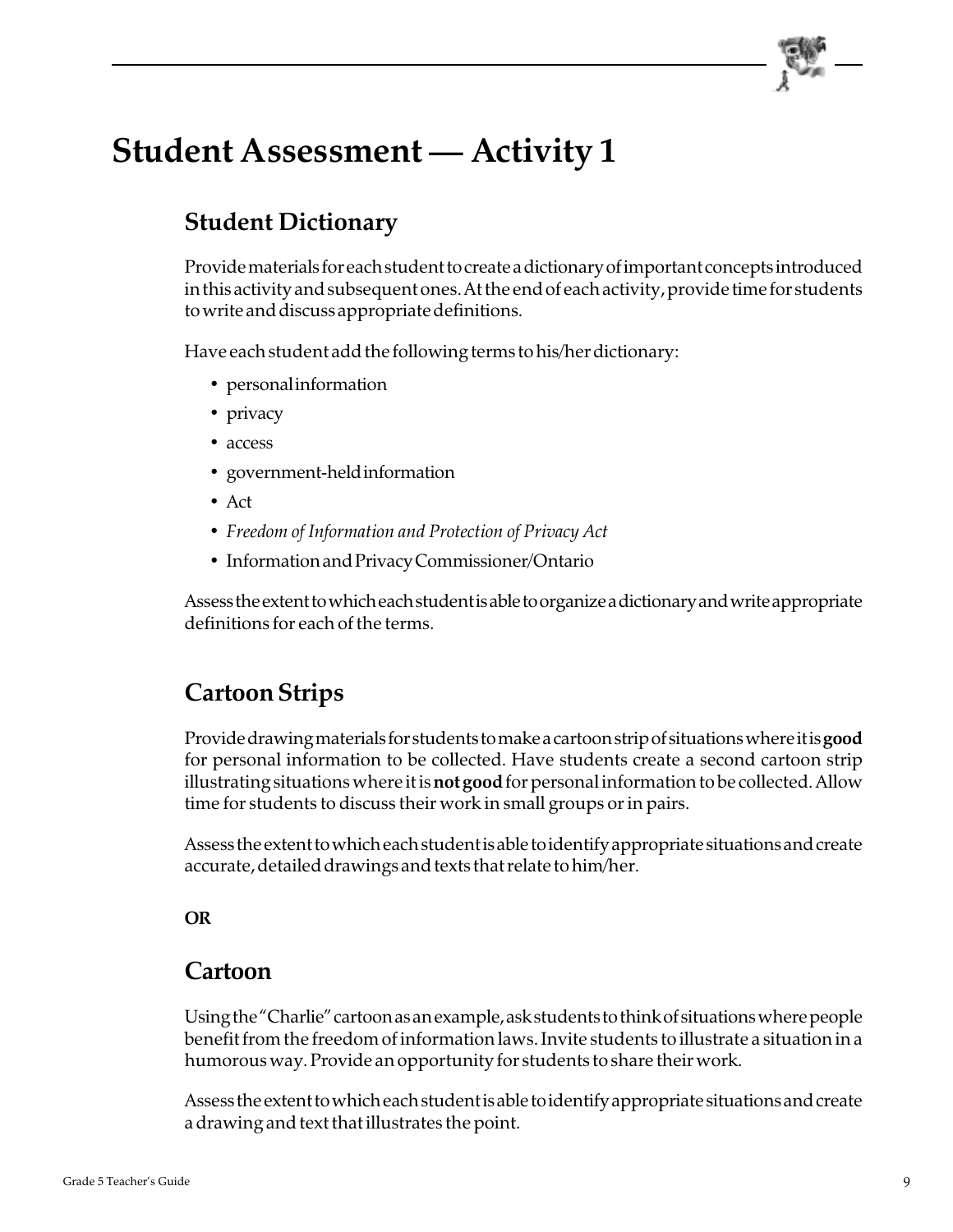## <span id="page-13-0"></span>**Activity 2 — Privacy Alert**

*Time Needed* 40 minutes

*Resources* Handout 1 — The Chapter Eaters' Book Club

### **Organizing Ideas**

Privacy is difficult to define because its meaning may change from one context to another. There are three distinct types of privacy which are relevant to everyone, including students:

- territorial privacy the ability to restrict access to your own private world;
- privacy of the person the laws that guarantee freedom of movement and expression, prohibit physical assault, and restrict unwarranted search or seizure of the person;
- informational privacy an individual's ability to control his or her own personal information.

Activity 2 focuses on informational privacy, and demonstrates its increasing importance in the computer age, where vast amounts of personal information can be collected, stored and manipulated.

#### **Procedure**

#### **Step 1** *(5 minutes)*

Introduce the topic by explaining the three types of privacy, and position the discussion of informational privacy.

#### **Step 2** *(10 minutes)*

Distribute Handout 1 and ask each student to complete it.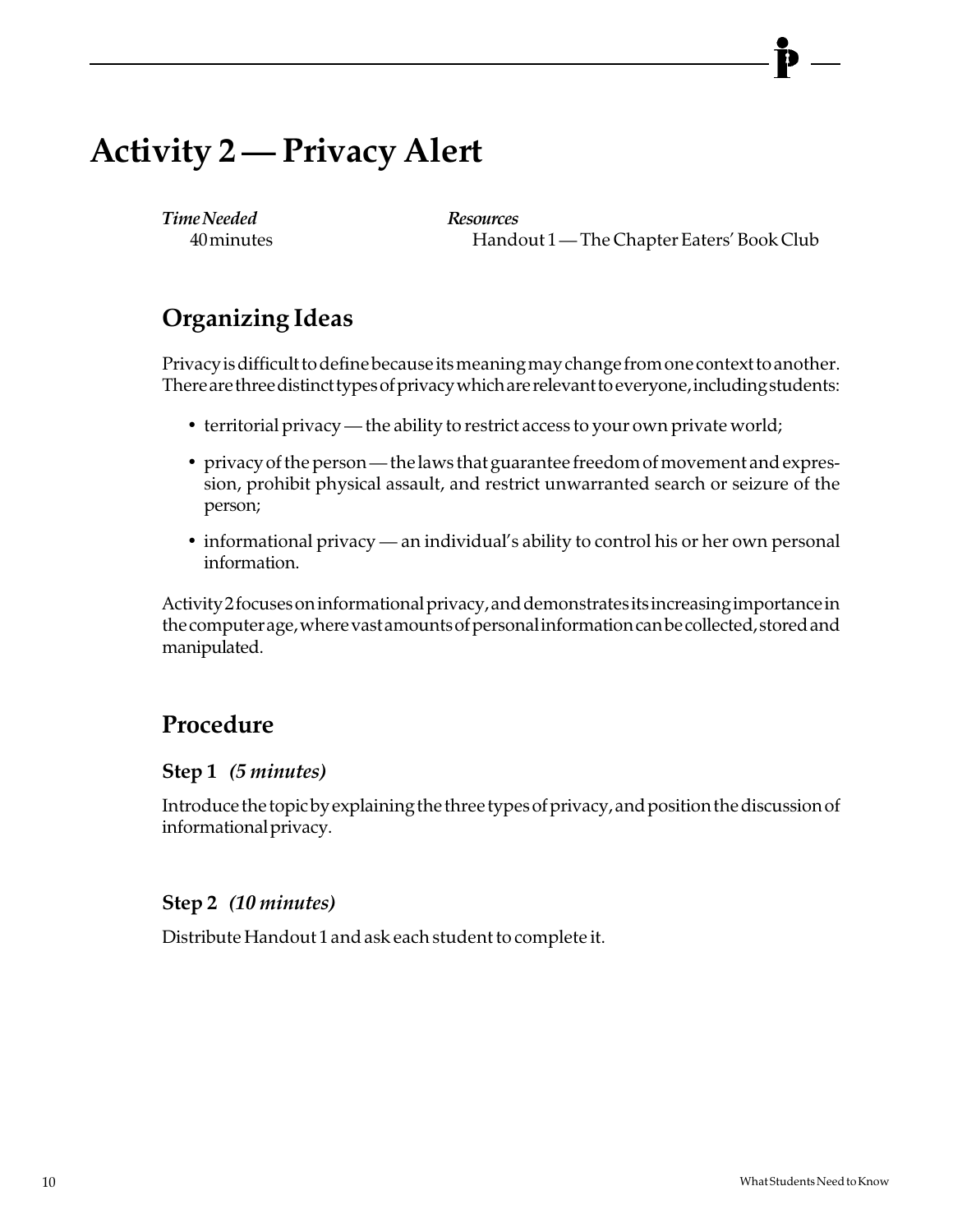#### **Step 3** *(20 minutes)*

Ask students to comment on the information collected on the form. Some suggested questions are:

- Do you think all the questions are necessary?
- What information does a book club need?
- What information is not needed?
- Why would a book club want information about student preferences books, TV, music, sports?

Explain to students that sometimes their personal information is sold, without their consent, to companies who will send them advertisements based on this information. Ask students how they feel about this.

Explain that people often have to provide personal information in order to get a service e.g., renting a video or opening a bank account. Ask students for examples of situations where giving out personal information and giving up some privacy is worth it in order to receive the benefits. Also ask the students whether getting free tickets or a free CD is always worth giving up some of their privacy.

#### **Step 4** *(5 minutes)*

Close by stressing the importance of protecting your own personal information, and how to become a "Privacy Watchdog." Students could do a follow up activity such as creating posters to inform others about the importance of privacy. For example:

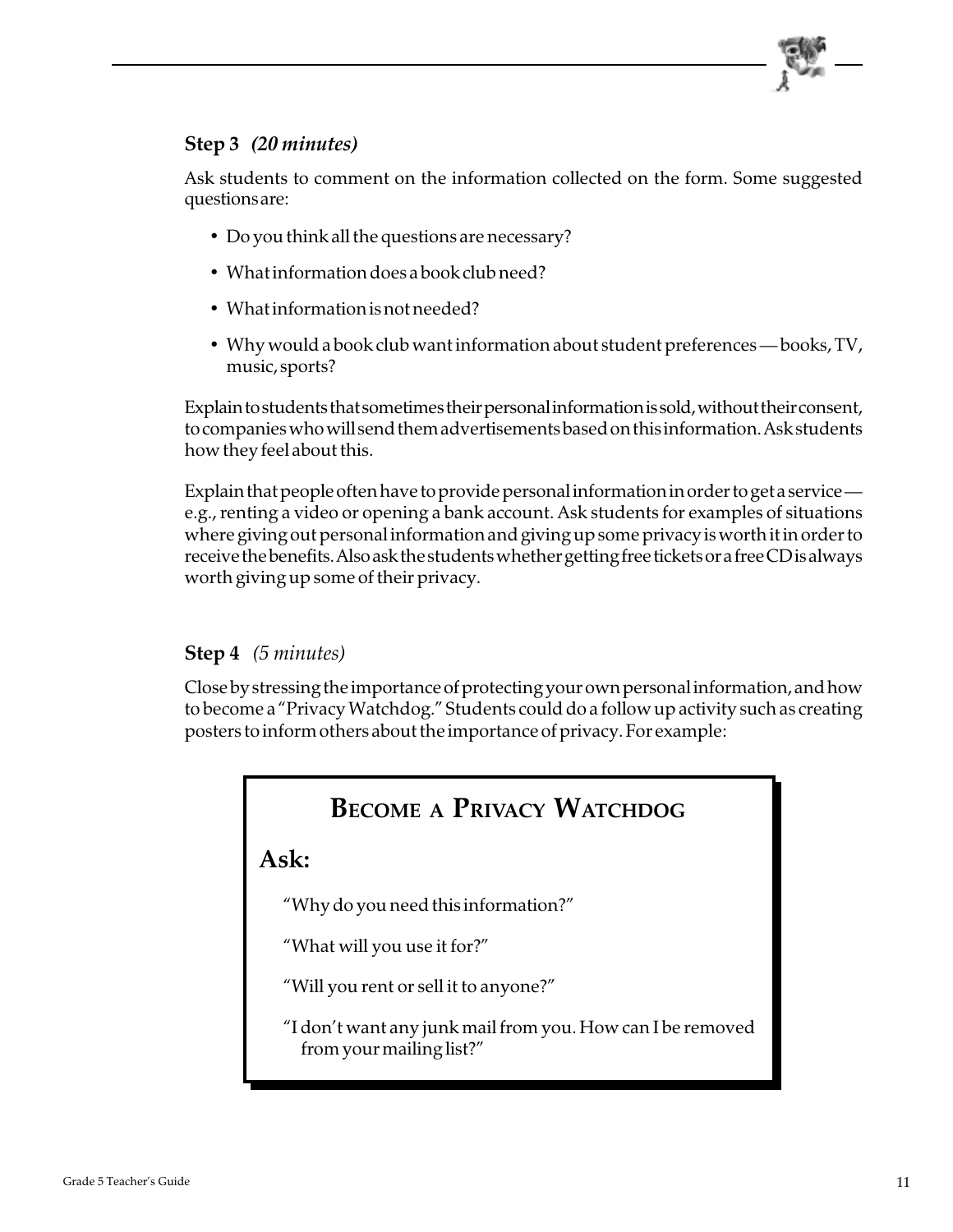## **Student Assessment — Activity 2**

#### **Student Dictionary**

Have each student add the following terms to his/her dictionary:

- *•* informational privacy
- *•* "privacy watchdog"

#### **Chapter Eaters' Book Club Form**

Have the students revise the book club form (Handout 1) to include only the necessary information.

Have students think of other situations when they fill out forms. Have them pick one situation and create a form that includes both necessary and unnecessary personal information. Working in pairs, have students exchange forms and discuss the personal information that is appropriate and inappropriate. At the end of the activity, ask students to underline the essential personal information in their forms.

Assess the extent to which each student is able to identify appropriate situations and create forms that illustrate an understanding of the concept of privacy.

#### **Poster: Become A Privacy Watchdog**

Use the posters students create in Activity 2, Step 4, to evaluate their understanding of the questions that need to be asked to protect informational privacy.

Assess the extent to which each student is able to identify appropriate questions that illustrate an understanding of the concept of a privacy watchdog.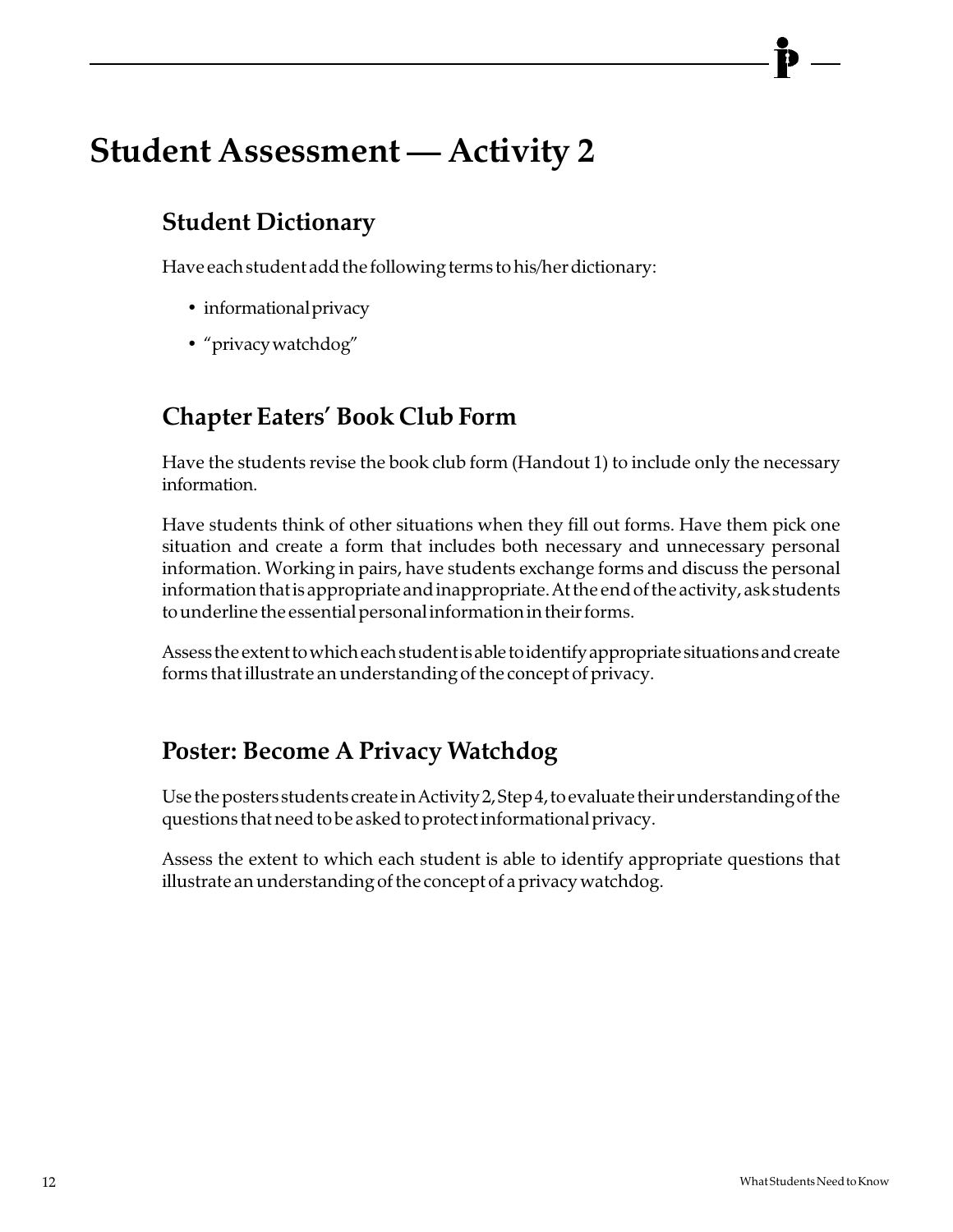## <span id="page-16-0"></span>**Activity 3 — Thinking about Individual Rights**

*Time Needed* 40 minutes

*Resources* pens Handout 2-Statements

#### **Organizing Ideas**

This activity is adapted from Unit 6C, Activity 3 of "A Social Studies Handbook Grades 4 – 6." It is designed to build on the important public values introduced by the speaker in Activity 1:

- open government, through the rights provided under freedom of information laws;
- the protection of personal privacy.

#### **Procedure**

#### **Step 1 —** *(25 minutes)*

Divide students into small groups. Provide each student with a copy of Handout 2. Ask the groups to undertake three tasks:

- (a) discuss each statement and decide which section of the circle it should be placed in. Write the number of the statement in the appropriate section.
- (b) discuss and agree on what changes would have to be made to the statements in the "Not Sure" and "Disagree" sections in order to transfer them to the "Agree" section. Students may want to use qualifying words, such as "except," "unless" or "usually."
- (c) use three of the "Agree" statements to construct "Rights" statements, i.e., statements which everyone agrees are important in a democratic society.

#### **Step 2 —** *(15 minutes)*

Have each group explain why it positioned the statements in the three sections, how the group reworded the statements, and then read out its "Rights" statements. The "Rights" statements can be recorded on chart paper and included in the "Rights in the Social Studies unit: Aspects of Government in Canada"portion of the Social Studies Curriculum.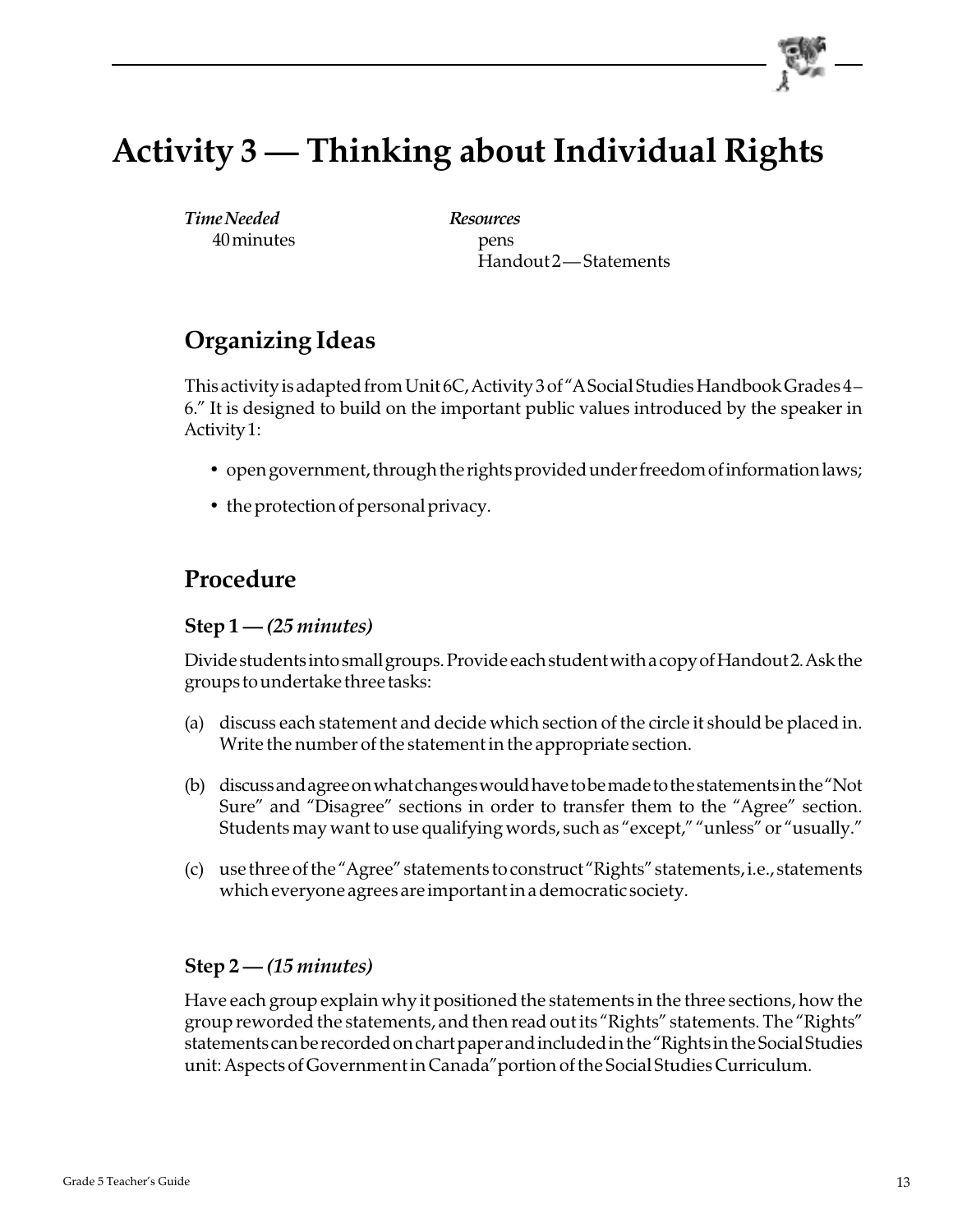## **Student Assessment — Activity 3**

#### **Student Dictionary**

Have each student add the following terms to his/her dictionary:

- *•* open government
- *•* rights

Following Activity 3 — *Thinking About Individual Rights*, have each student create a personal list of rights they consider to be important. In small groups, have students share their lists. Have them underline the ones that can not be agreed upon. Discuss these statements with the whole class and decide if they can be revised for inclusion as individual rights.

Assess the extent to which each student is able to create appropriate lists that illustrate an understanding of the concept of "rights."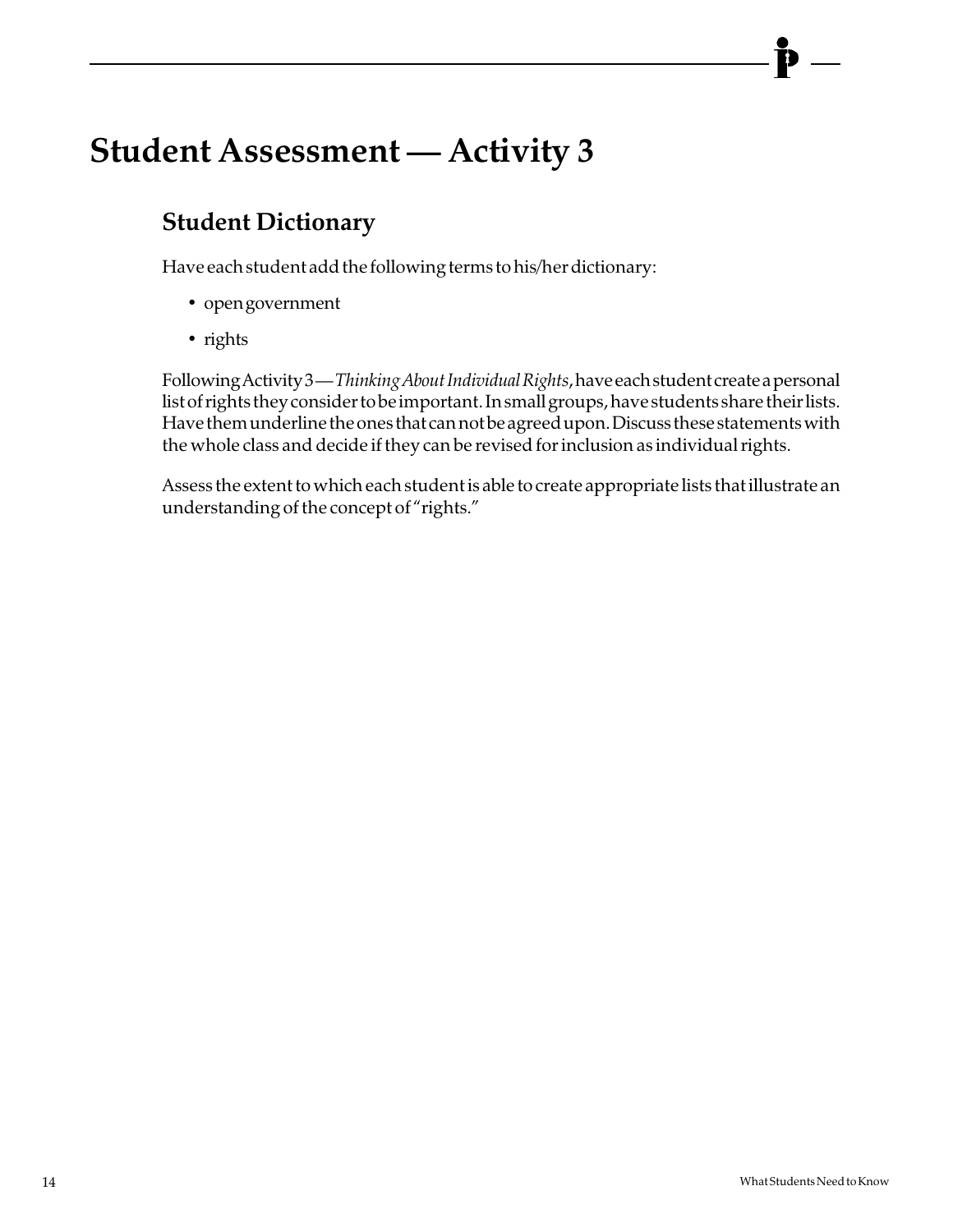

## <span id="page-18-0"></span>**Activity 4 — A Day in the Life of a Student**

*Time Needed* 40 minutes *Resources* Handout 3 — A Day in the Life of a Student

#### **Organizing Ideas**

This activity is designed to:

- demonstrate how personal information is collected during everyday activities;
- demonstrate how that information can be used and abused.

#### **Procedure**

#### **Step 1** *(20 minutes)*

Distribute Handout 3, review the headings on the handout, and discuss what the students are expected to do.

Divide the students into groups of four. Ask the students to discuss and record their responses to the questions posed in the handout.

#### **Step 2** *(20 minutes)*

Have a whole class discussion about the content of the activity. You may wish to create a summary chart: Types of Monitoring, Types of Personal Information, What Made us Feel Uncomfortable.

Record students' comments about why privacy matters.

Assess the extent to which each student is able to identify appropriate situations and create a drawing and text that illustrates the point.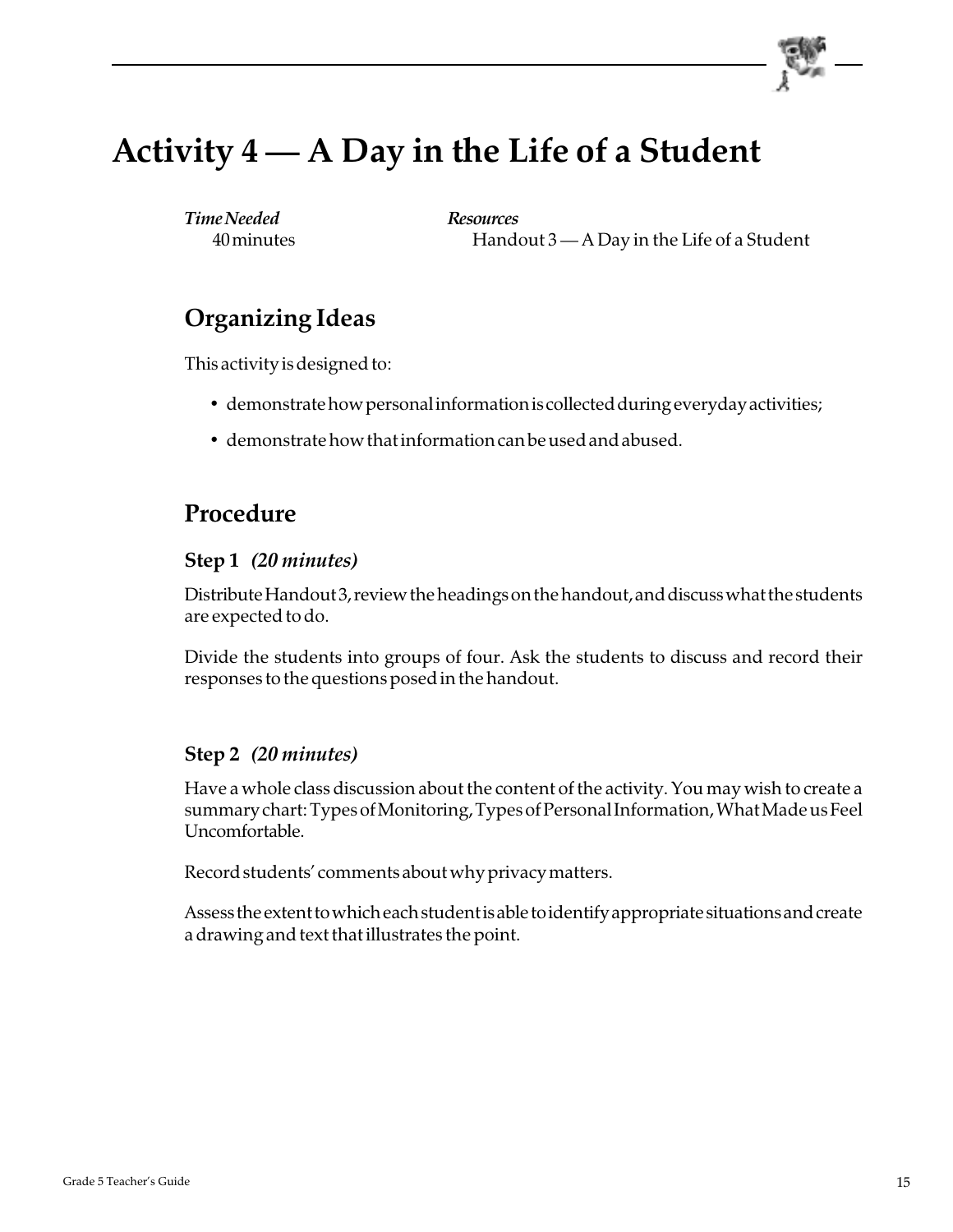## **Student Assessment — Activity 4**

#### **Student Dictionary**

Have each student add the following term to his/her dictionary:

*•* monitoring

### **Role Play**

Divide the class into groups of three or four. Have each group decide on a type of monitoring it wants to mime before the class. Class members should then guess what type of monitoring this activity represents and comment on it.

Assess the extent to which each student is able to create and mime appropriate situations that illustrate an understanding of the concept of monitoring.

#### **Collage**

Using art materials, magazines, and newspapers, have students create a collage of activities that illustrate how personal information is collected in everyday activities. Allow time at the end of this activity for students to share their work and to comment on how personal information can be used and abused.

Assess the extent to which each student is able to create appropriate situations using the selected materials, and to describe his/her work in detail.

#### **Self-Assessment**

Provide time at the end of the study for students to reflect on what they have learned. Have each student record his/her answers to self-assessment questions and add this information to his/her folder.

The following are some sample questions:

What did you learn about the protection of privacy?

Do you think open government is important? If so why?

Which activities did you enjoy doing?

What questions do you have about this topic?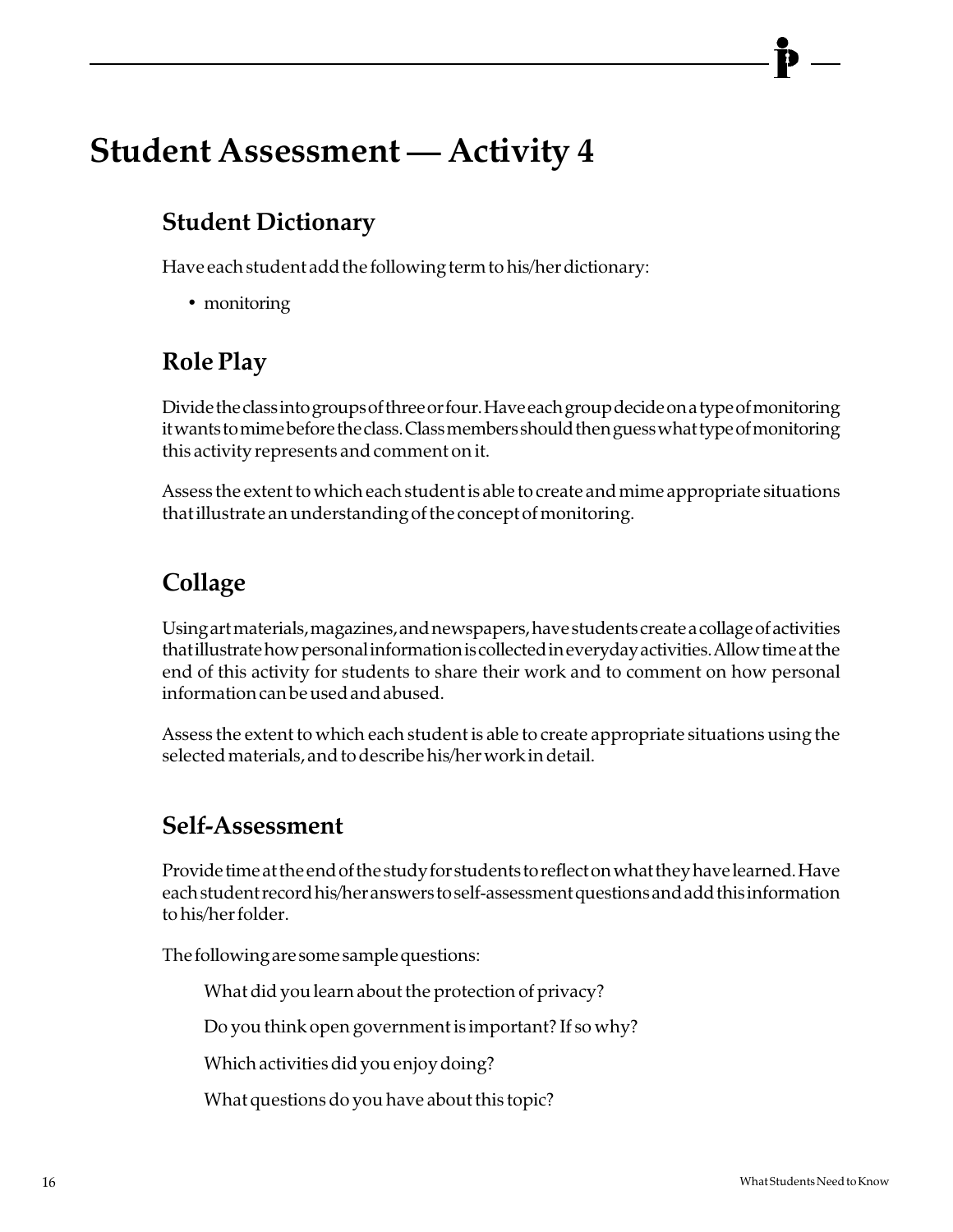## <span id="page-20-0"></span>**Sample Teacher Anecdotal Recording Sheet**

Ţ

| Student:                                            |  |                                                         |              |           |                         |                |                |
|-----------------------------------------------------|--|---------------------------------------------------------|--------------|-----------|-------------------------|----------------|----------------|
|                                                     |  | Scale: 1=seldom 2=occasionally 3=frequently 4=regularly |              |           |                         |                |                |
| Performance Task                                    |  |                                                         | <b>Scale</b> |           |                         |                |                |
| communicates ideas clearly and effectively          |  |                                                         |              |           | $1 \t 2 \t 3$           |                | $\overline{4}$ |
| demonstrates orally an understanding of the content |  |                                                         |              |           | $1 \quad 2$             | 3 <sup>7</sup> | $\overline{4}$ |
| shows respect for the ideas of others               |  |                                                         | $\mathbf{1}$ |           | $\overline{\mathbf{2}}$ | 3 <sup>7</sup> | $\overline{4}$ |
| listens without interrupting                        |  |                                                         |              | $1 \quad$ | $\mathbf{2}$            | $3^{\circ}$    | $\overline{4}$ |
| contributes to discussions                          |  |                                                         | 1            |           | $\mathbf{2}$            | 3              | $\overline{4}$ |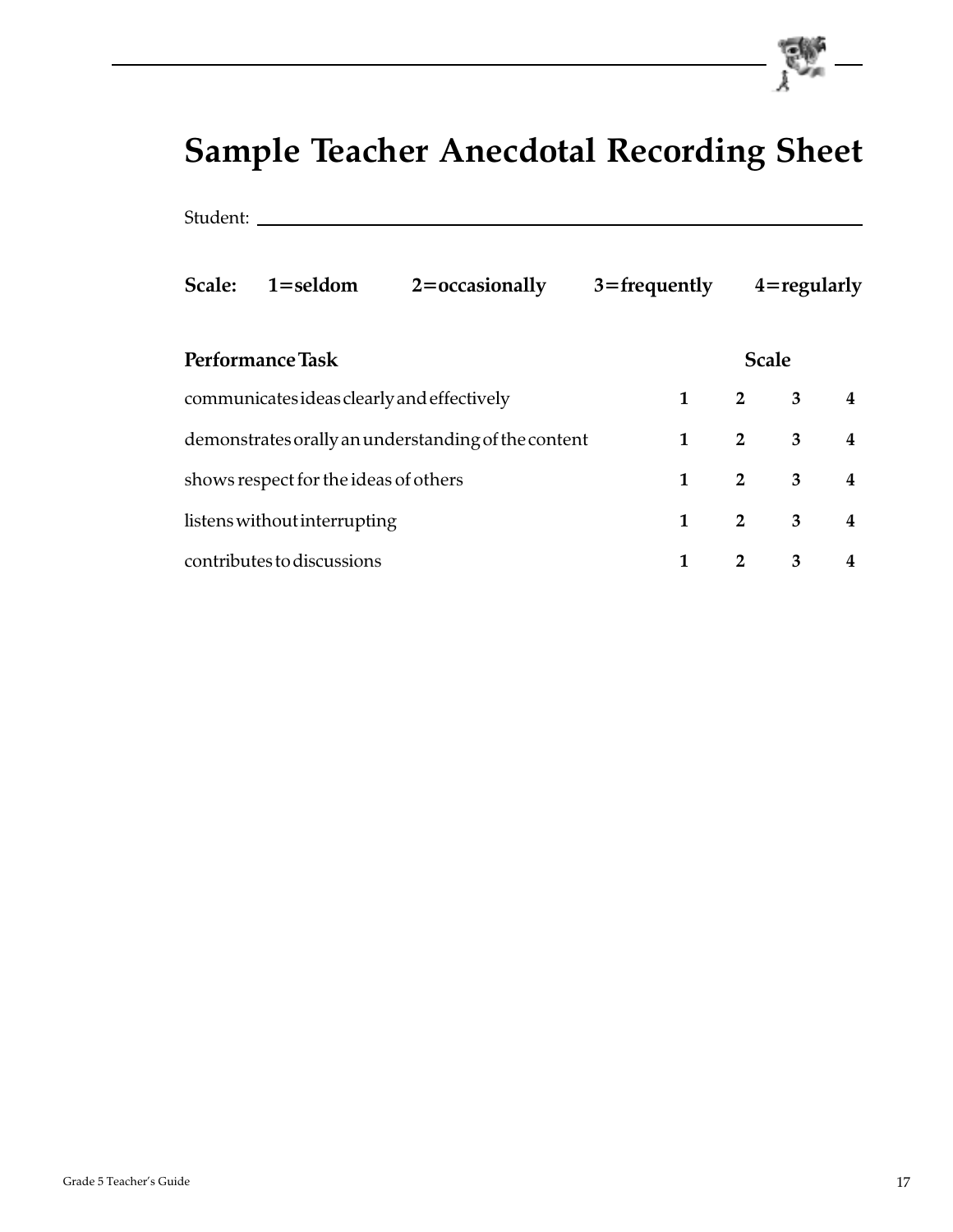## <span id="page-21-0"></span>**Resources**



# **What Students Need to Know**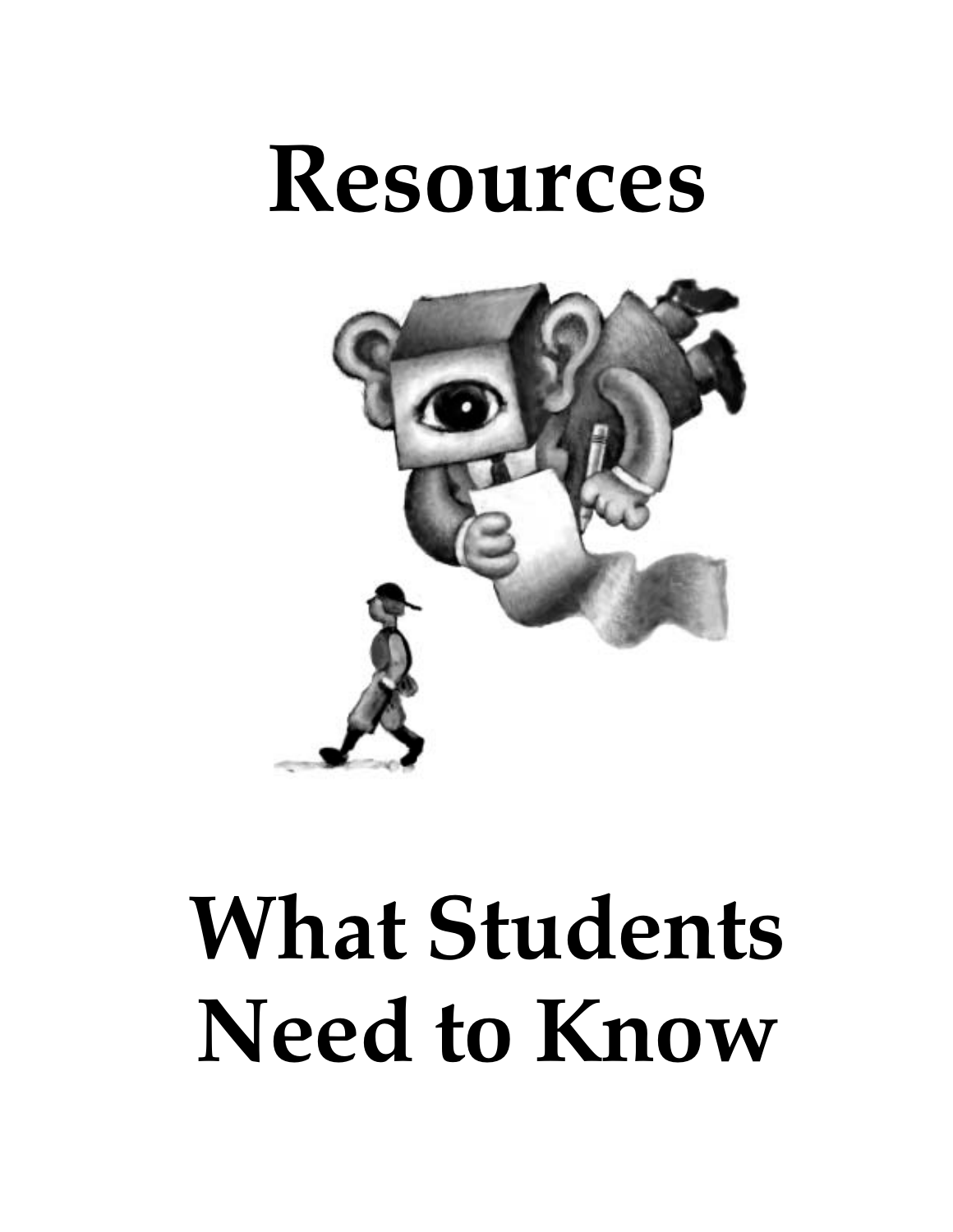

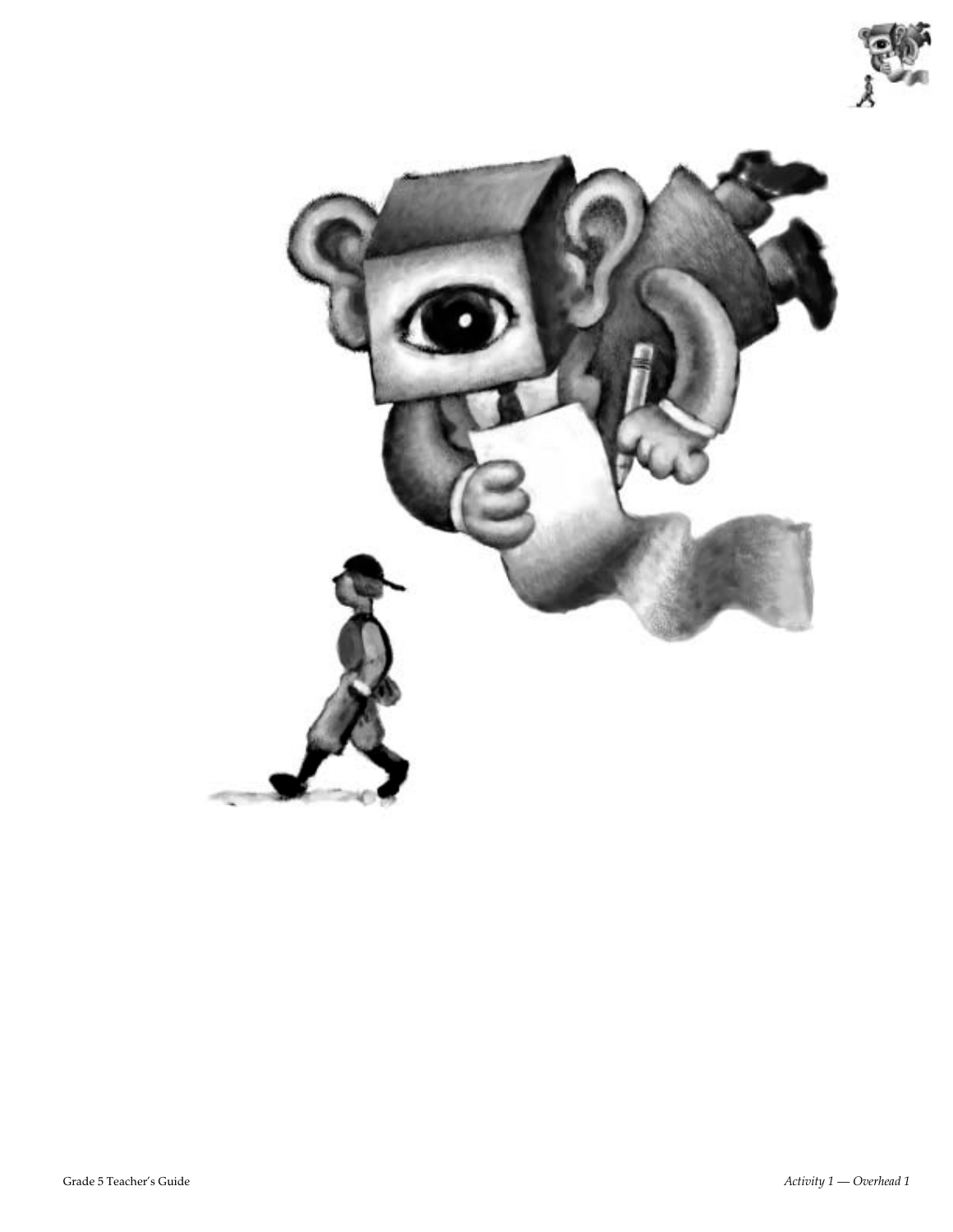

# **Using the Act**



**Using the "Freedom of Information Act," Charlie is sent a list of things they put in hot dogs.**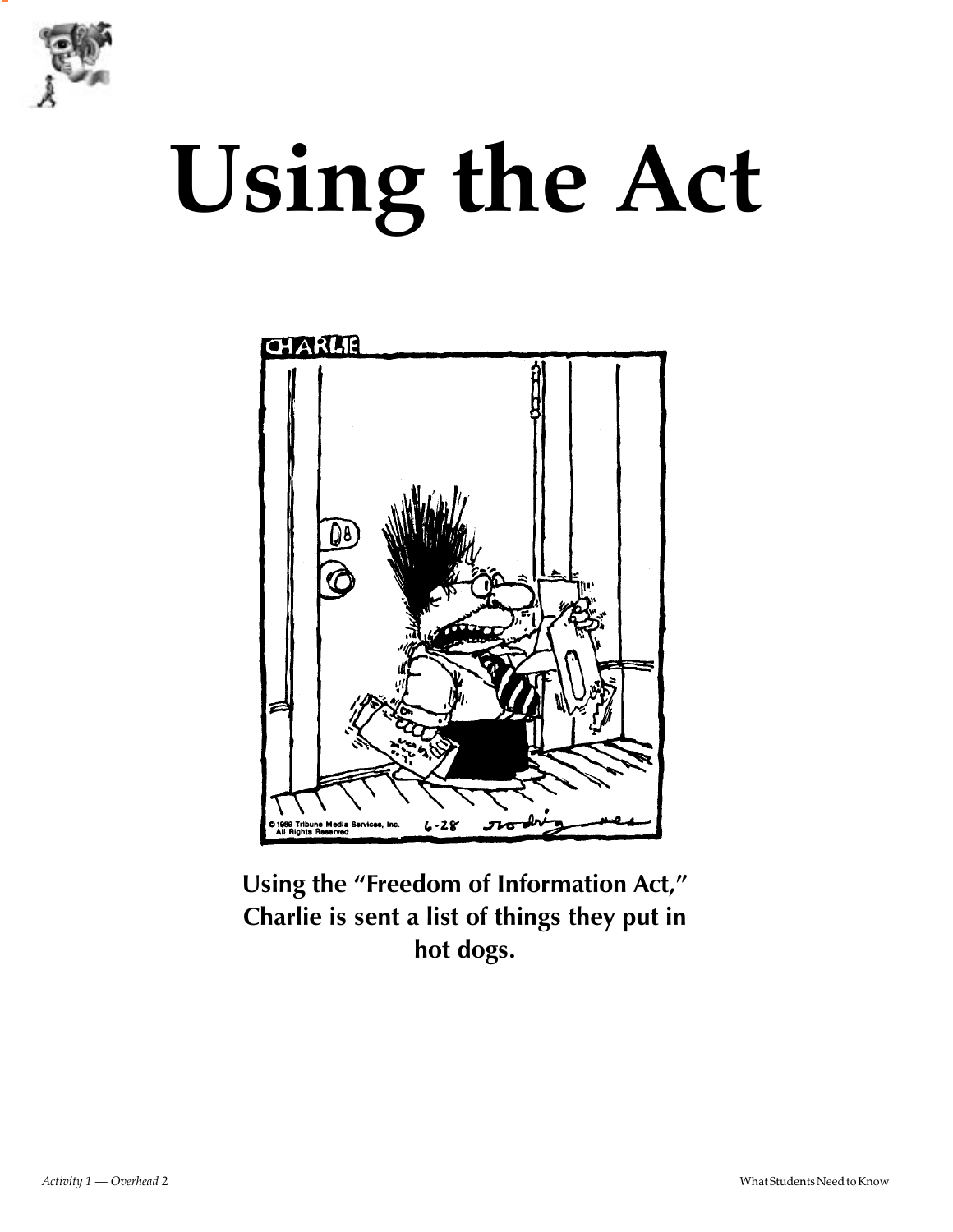## **Hitting The Drink**

Nick Dodds is a high school student in Aurora. But unlike some kids his age, he's not worried about the prom or getting the car. This budding journalist for the school paper wanted to know just how much a soft drink company was paying the York Region District School Board for permission to put its product in the schools.

And after two years of red tape, he won the battle. Ontario's Information and Privacy Commissioner is going to allow Nick to

check out the agreement signed between the board and Pepsi. He suspects some ulterior motives in the deal. "It's so blatant to me that this is what they're doing, that they're trying to build another generation of pop drinkers," he charges. "I just can't see this as anything but wrong, because school is supposed to be a place where you learn."

Nick worries about the message being sent, along with the health of his fellow students who consume gallons of the

sugar-filled beverage. "There are teens who are dealing with heart attacks now," he points out.

The board doesn't see a problem, explaining the kids would drink the pop anyway — and this way a badly over extended school system gets something in return. "Frankly it's the choice of many, many of our students, so we facilitate their access to these beverages," states York Board Of Education's Ross Virgo.

This is a simplified version of an article from a story published on the Pulse 24.com website. All material copyrighted. *— November 12, 2003*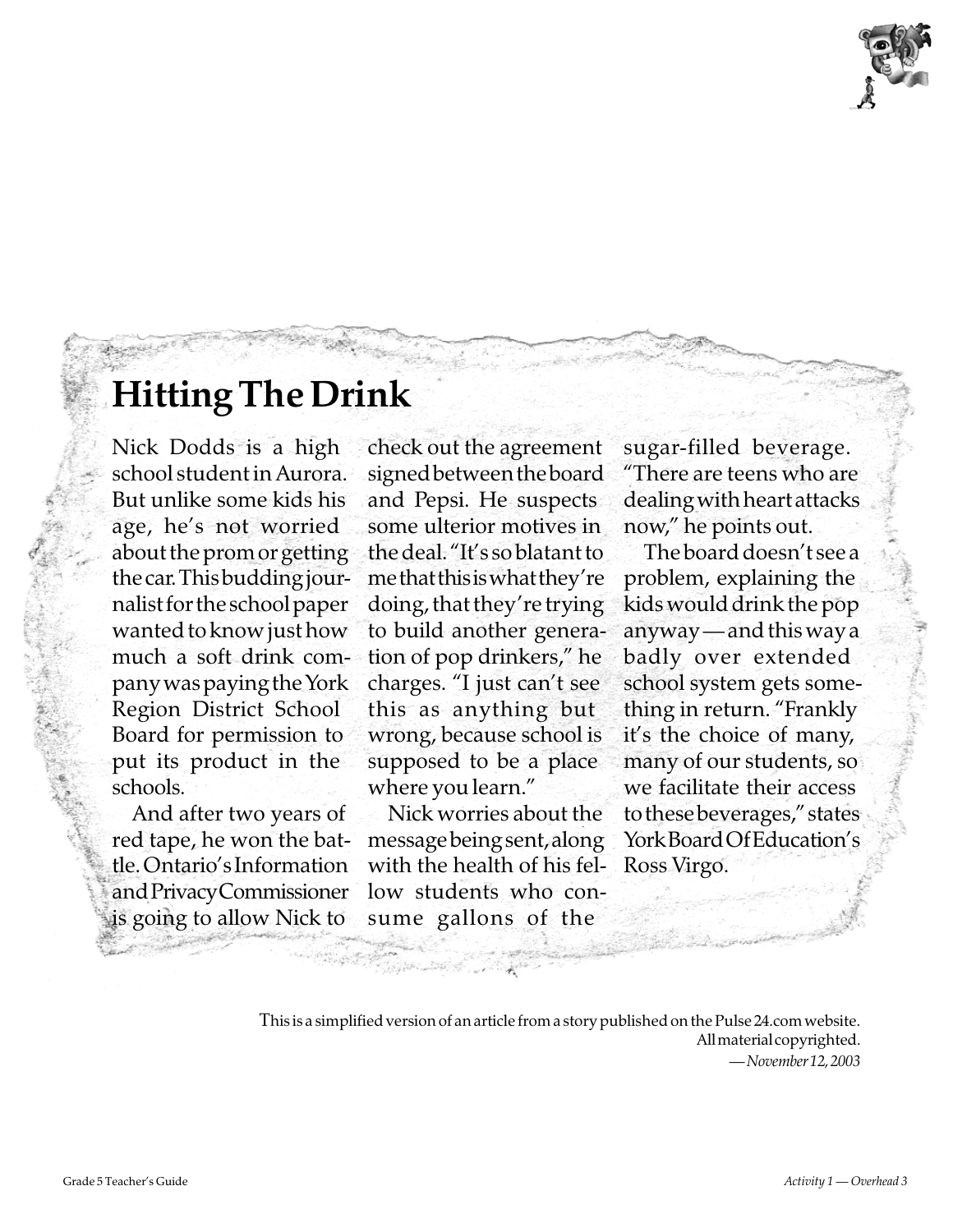

| <b>Activity 2 — Handout 1</b>                                                                         |                    |
|-------------------------------------------------------------------------------------------------------|--------------------|
| YES! Please enroll me in the CHAPTER EATERS' BOOK<br>CLUB at the special introductory price of \$7.50 |                    |
| $\Box$ Girl<br>$\Box$ Boy                                                                             | $Grade$ $\_\$      |
| <b>Student's First Name</b>                                                                           | Last               |
| <b>Address</b>                                                                                        | Apt.               |
| City/Town/Province                                                                                    | <b>Postal Code</b> |
| <b>Telephone Number</b><br>(include area code)                                                        | <b>Birth date</b>  |
| Kinds of books you like to read                                                                       |                    |
| <b>Favourite musical group</b>                                                                        |                    |
| Three TV shows you watch regularly                                                                    |                    |
| Sports you play                                                                                       |                    |
| <b>Favourite running shoes</b>                                                                        |                    |
| Sports team you like best                                                                             |                    |
| <b>Favourite movies</b>                                                                               |                    |
| Video games you like to play                                                                          |                    |
| <b>Parent's Name</b>                                                                                  |                    |

**Parent's Occupation Age** 

٠ П

П  $\blacksquare$ 

Activity 2 — Handout 1 **Parent's Signature Properties Activity 2 — Handout 1** What Students Need to Know

▅ 

----------

П

-----

 $\blacksquare$   $\blacksquare$  $\blacksquare$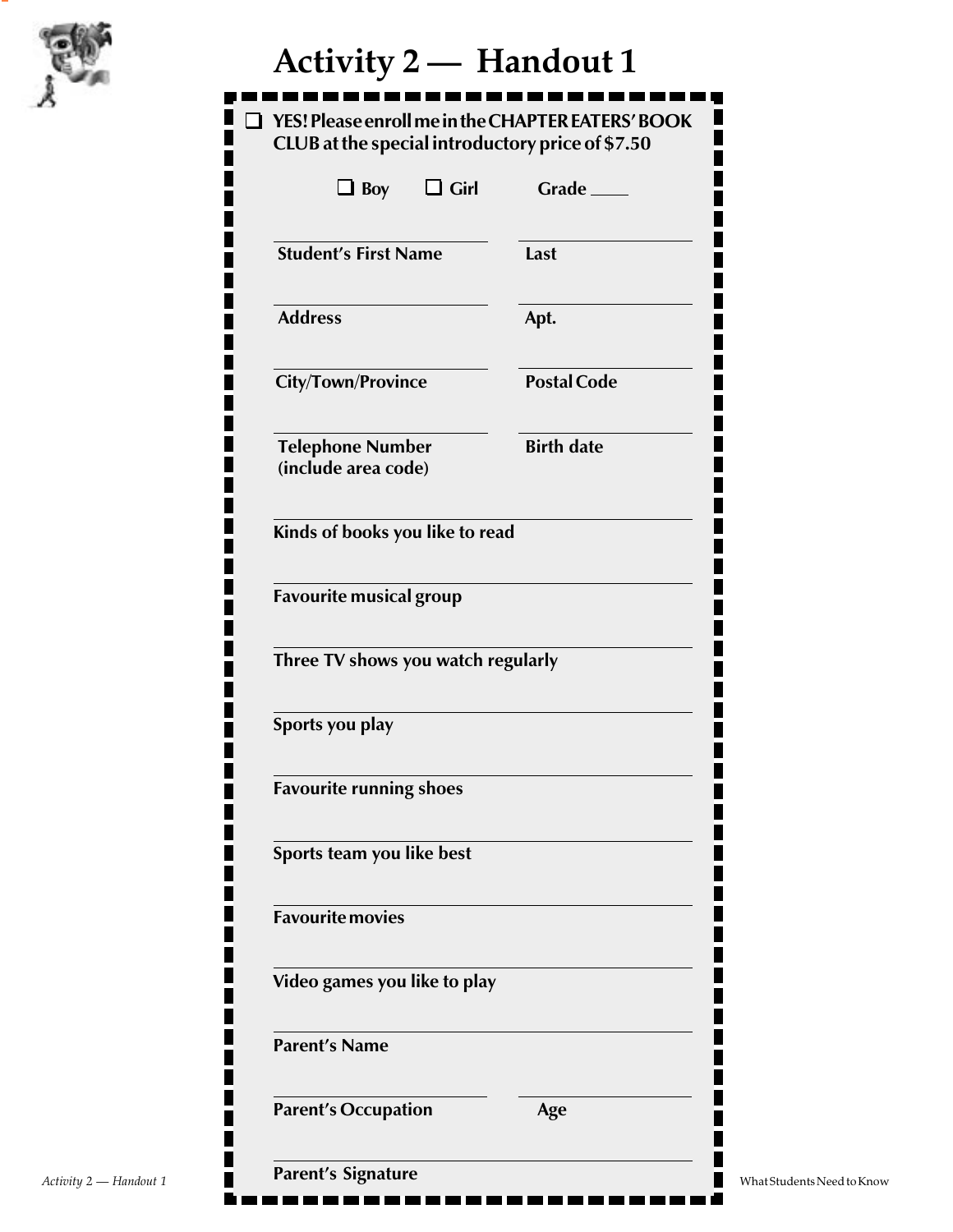

## **Activity 3 — Handout 2**

#### **Statements:**

- 1. Teachers should be allowed to display our reading scores in the hall.
- 2. I should be able to find out how my asthma medication will affect me.
- 3. A store should not have to tell me that it is videotaping me while I shop.
- 4. Any teacher in the school should be able to get a copy of my report card, even if he or she is not my current teacher.
- 5. I should know if a book club is going to sell my personal information.
- 6. My teacher should provide me with a list of the home addresses of all the students in my class.
- 7. I should be told if I am going to be videotaped in a store's changing room.
- 8. I should be able to see my school records.
- 9. My parents should not have to tell me if they are monitoring my e-mail messages.
- 10. I should be able to find out the name of the person who complained about me to my teacher.

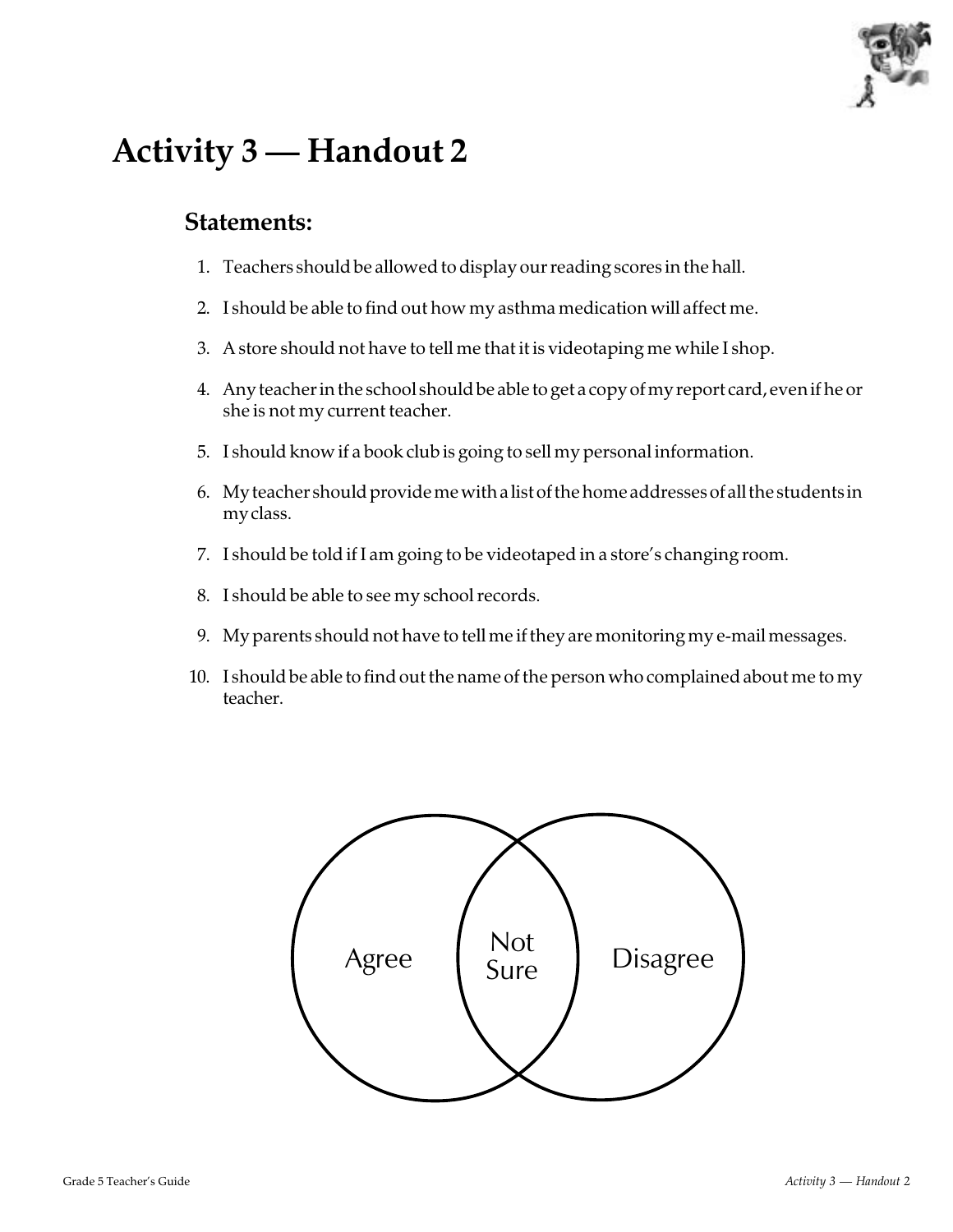Г



| A Day in the Life of a Student |                                                                                            |                                                                      |                                         |                                     |  |  |
|--------------------------------|--------------------------------------------------------------------------------------------|----------------------------------------------------------------------|-----------------------------------------|-------------------------------------|--|--|
| <b>Time</b>                    | <b>Activity</b>                                                                            | <b>Type of</b><br>Monitoring                                         | What information<br>is being collected? | How do you feel about this?<br>Why? |  |  |
| 7:30 a.m.                      | Get up in the morning.                                                                     |                                                                      |                                         |                                     |  |  |
| 8:30 a.m.                      | Pass a major intersection.                                                                 | Pass a traffic camera.                                               |                                         |                                     |  |  |
| 8:45 a.m.                      | Get on the school bus or<br>public transit.                                                | Transit stations and some<br>school buses have video<br>monitoring.  |                                         |                                     |  |  |
| 9:15 a.m.                      | You're late, go to the<br>office.                                                          | The parent volunteer removes<br>your name from the absentee<br>list. |                                         |                                     |  |  |
| 9:30 a.m.                      | Go on a field trip to the<br>museum.                                                       | Consent form requires<br>parent's signature and date.                |                                         |                                     |  |  |
| 12:00 p.m.                     | Go to the office with a<br>note allowing you to<br>leave the school property<br>for lunch. | Your name is recorded in the<br>lunch room attendance book.          |                                         |                                     |  |  |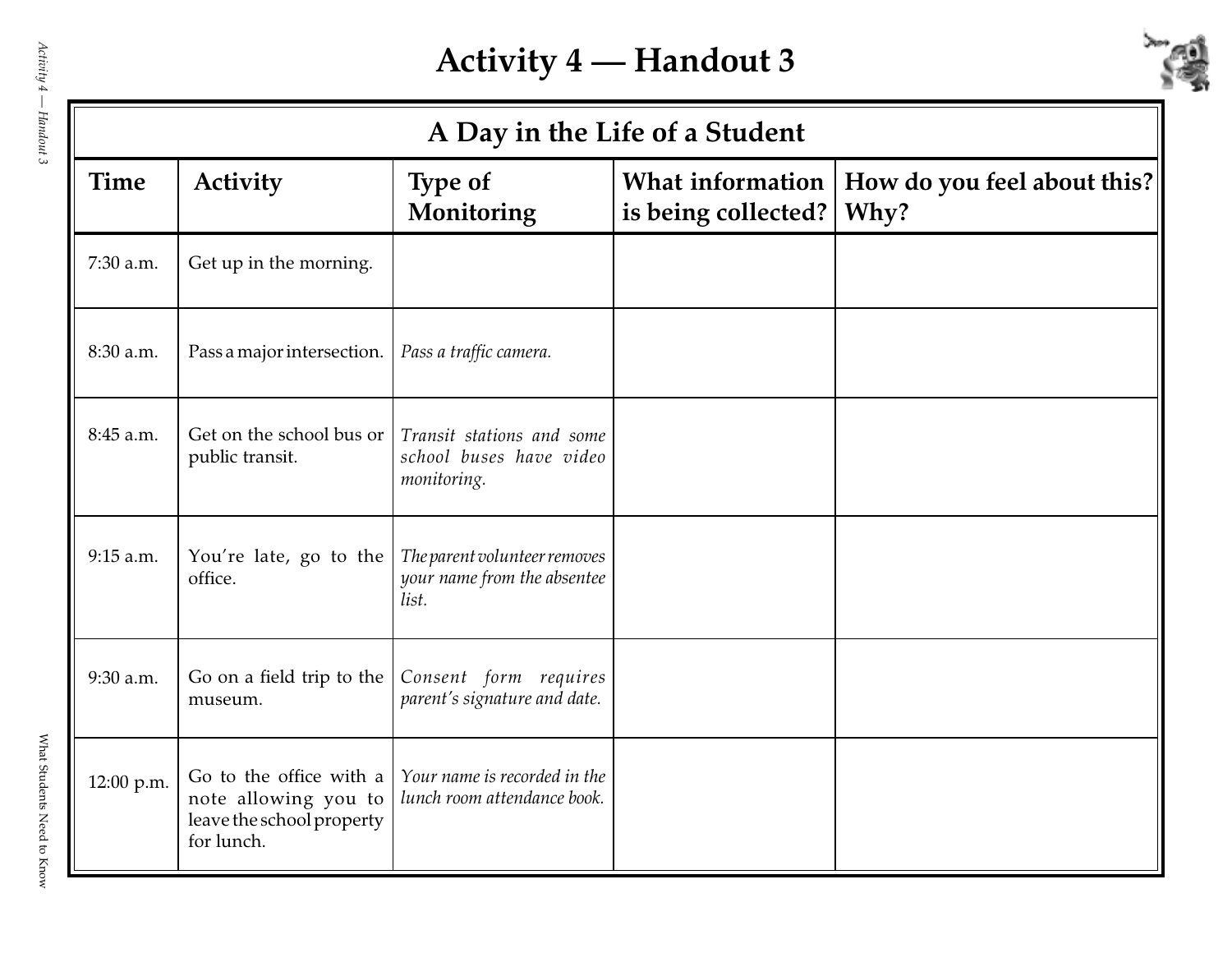| <b>Time</b> | <b>Activity</b>                                                                      | <b>Type of</b><br>Monitoring                                                                                | What information $ $<br>is being collected? | How do you feel about this?<br>Why? |
|-------------|--------------------------------------------------------------------------------------|-------------------------------------------------------------------------------------------------------------|---------------------------------------------|-------------------------------------|
| $1:00$ p.m. | Return to school.                                                                    | Some schools have video<br>monitoring in the halls.                                                         |                                             |                                     |
| 2:00 p.m.   | Leave school early for a<br>doctor's appointment.                                    | The nurse in the doctor's office<br>asks your parent for your<br>health card number and<br>medical history. |                                             |                                     |
| 3:00 p.m.   | Go to the drugstore with<br>your parent to pick up a<br>prescription.                | Your prescription is entered<br>into the pharmacy database.                                                 |                                             |                                     |
| 3:30 p.m.   | Call your friend on a<br>cellular phone.                                             | Anyone with certain scanning<br>equipment could listen.                                                     |                                             |                                     |
| $4:00$ p.m. | Driving home, your<br>parent is stopped by<br>police and given a<br>speeding ticket. | Police check your parent's<br>licence and driving record.                                                   |                                             |                                     |

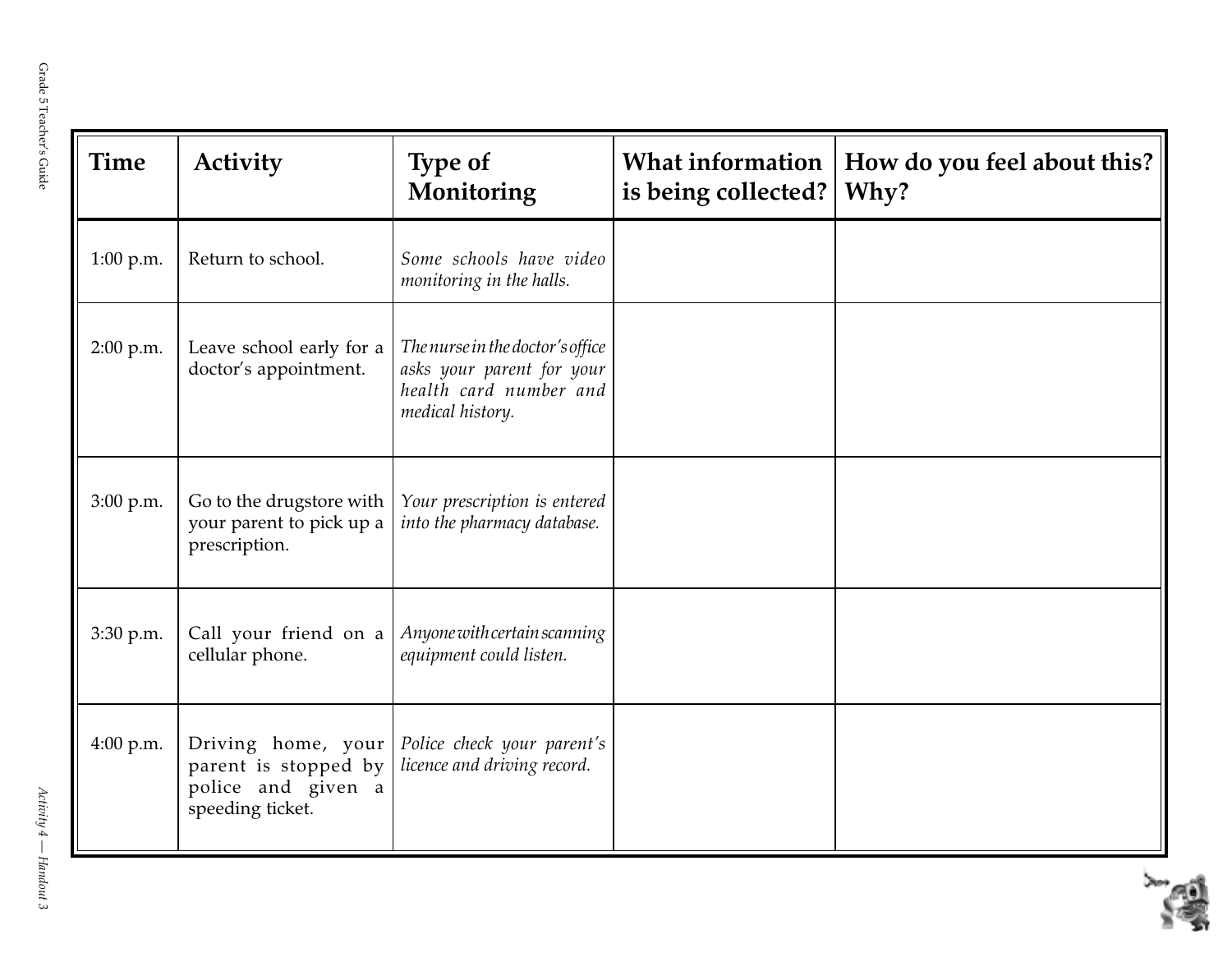| <b>Time</b> | <b>Activity</b>                                                           | <b>Type of</b><br>Monitoring                                                             | <b>What information</b><br>is being collected? | How do you feel about this?<br>Why? |
|-------------|---------------------------------------------------------------------------|------------------------------------------------------------------------------------------|------------------------------------------------|-------------------------------------|
| 4:30 p.m.   | Go to the local store for<br>candy.                                       | A camera monitors you while<br>you shop.                                                 |                                                |                                     |
| 6:30 p.m.   | Log on to the Internet,<br>and visit a website.                           | "Cookie" (tracking file) is<br>stored on your computer.                                  |                                                |                                     |
| 6:45 p.m.   | Type in your name and<br>address to get a password<br>to another website. | You leave an electronic trail<br>back to your computer.                                  |                                                |                                     |
| 7:00 p.m.   | Read your e-mail and<br>send messages.                                    | Your e-mail can be read by<br>others in a variety of ways.                               |                                                |                                     |
| 8:00 p.m.   | Subscribe to a magazine<br>or CD club.                                    | Direct marketers buy lists of<br>names to learn about your<br>preferences and interests. |                                                |                                     |
| 9:00 p.m.   | Go to bed.                                                                |                                                                                          |                                                |                                     |